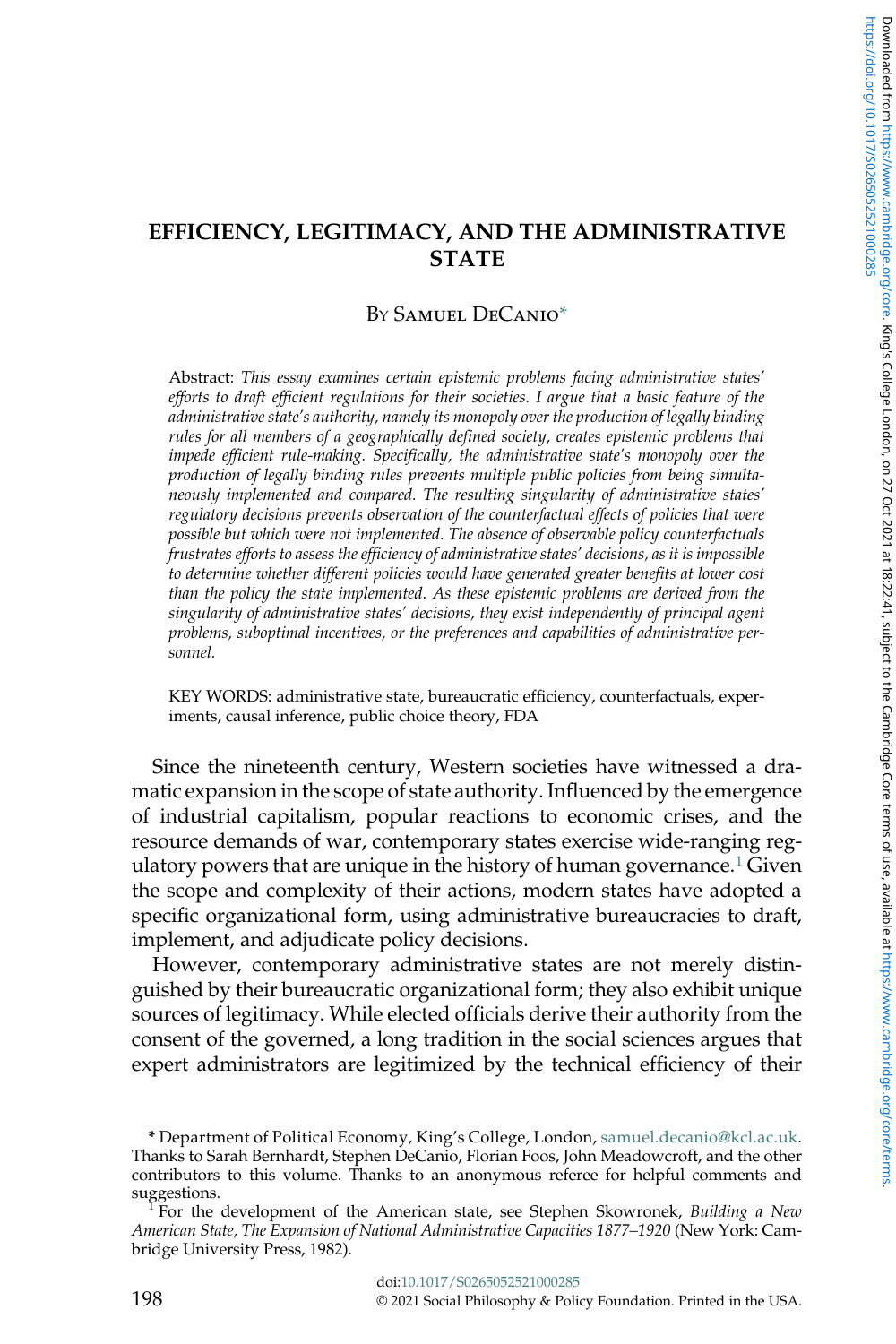decisions.<sup>2</sup> Indeed, Max Weber famously argued that the triumph of legalrational bureaucracies was due to their superior efficiency relative to rival forms of organization, and his pessimism regarding modern politics focused on the diminished prospects for individual freedom in the face of rationalized bureaucratic power.<sup>3</sup>

Some, however, have criticized bureaucratic administrative authority for imposing instrumental rationality into social spheres that previously stood outside the realm of calculation and reason. Theorists such as Hannah Arendt and Jürgen Habermas have assumed that administrative states are instrumentally rational, and have focused on critiquing instrumental rationality as a form of rationality. $4$  Such critics often accept the premise that administrative states successfully adopt the most efficient policies to achieve socially determined ends, and have focused their critiques on whether the administrative state's expansion of instrumental rationality has come at the expense of other ends.<sup>5</sup> Indeed, public choice and regulatory capture theorists typically assume that regulatory failure is due to suboptimal incentives rather than information problems.<sup>6</sup>

Given their wide-ranging powers, assessing the administrative state's capacity for efficient action is a central question for contemporary politics and for our general understanding of the ongoing process of political rationalization.<sup>7</sup> This essay examines administrative states' efforts to rationally regulate their societies, and identifies a general epistemic problem facing efficient administrative action. I argue that a fundamental feature of administrative states' authority, namely the singular nature of their regulatory decisions for all members of society, creates barriers to efficient administrative action that exist independently of the personnel who staff the administrative state and the interests they serve.

Instead of emphasizing the incentives facing administrative actors, their policies' dispersed costs and concentrated benefits, the advantages of

<sup>3</sup> Cary Boucock, *In the Grip of Freedom: Law and Modernity in Max Weber* (Toronto: University of Toronto Press, 2000), 168–71.

<sup>4</sup> Hannah Arendt, *On Revolution* (London: Penguin Books, 1990), 91, 272–73; Hannah Arendt, *The Human Condition* (Chicago: University of Chicago Press, 1958), 45; Jürgen Habermas, "The Scientization of Politics and Public Opinion," in *Toward a Rational Society: Student Protest, Science, and Politics* (Boston: Beacon Press, 1971).

5 For the progressive origins of the American administrative state see Skowronek, *Building a New American State*; Ronald Pestritto, "The Progressive Origins of the Administrative State: Wilson, Goodnow, and Landis," *Social Philosophy and Policy* 24, no. 1 (2007): 16–54; Gary Lawson, "The Rise and Rise of the Administrative State," *Harvard Law Review* 107 (1994): 1231–54.

<sup>6</sup> For an account emphasizing how information and complexity influences capture, see Sidney Shapiro, "The Complexity of Regulatory Capture: Diagnosis, Causality, and Remediation," *Roger Williams University Law Review* 17 (2012): 114–21.

7 For discussions of rationalization, see Stephen Kalberg, "MaxWeber's Types of Rationality: Cornerstones for the Analysis of Rationalization Processes in History," *American Journal of Sociology* 85 (1980): 1145–79; Rogers Brubaker, *The Limits of Rationality: An Essay on the Social and Moral Thought of Max Weber* (London: George Allen and Unwin, 1984).

 $^2$  Jerry Mashaw, "Small Things Like Reasons Are Put in a Jar: Reason and Legitimacy in the Administrative State," *Fordham Law Review* 17 (2001): 17-36.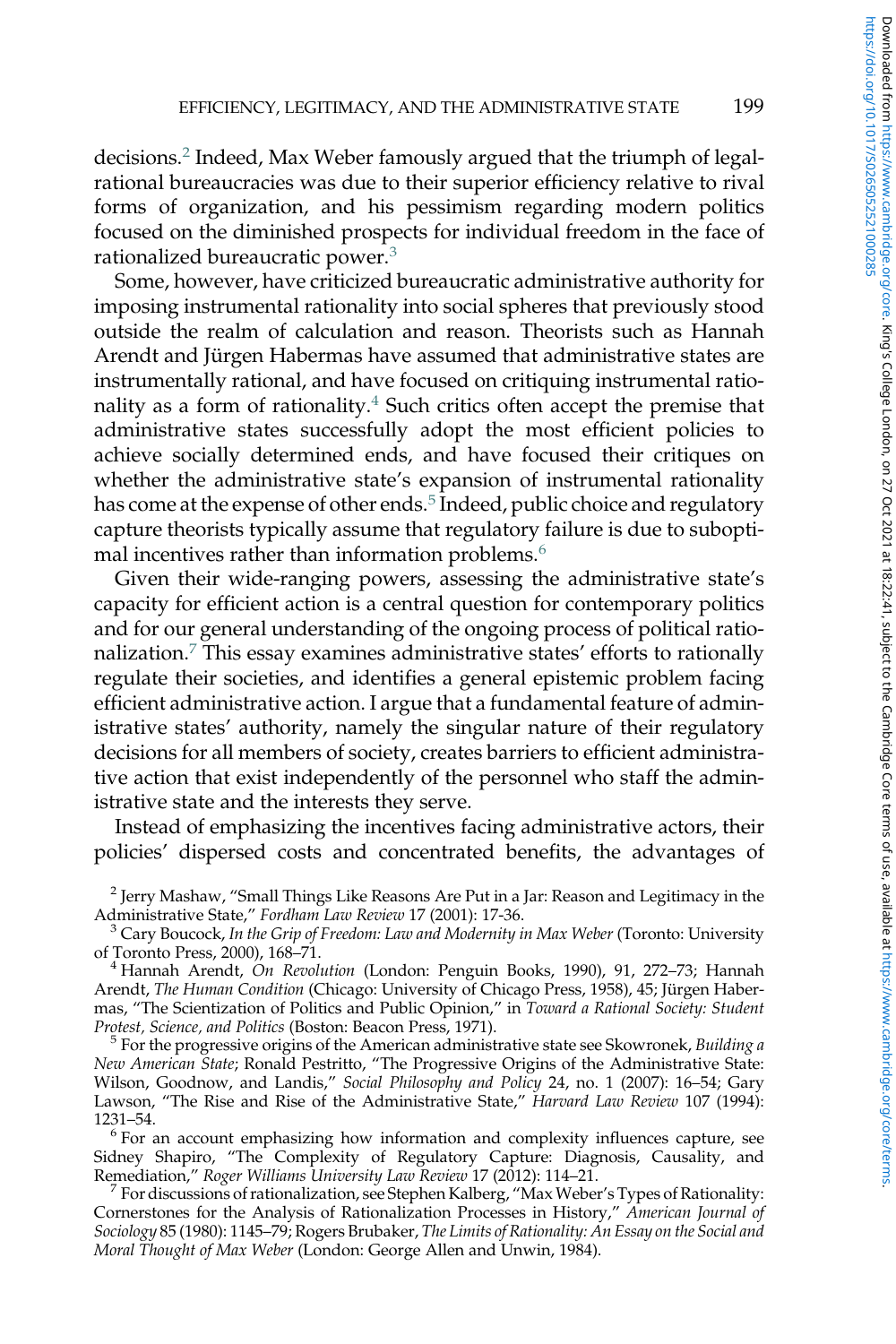organized interests over the wider society, or administrators' self-interest, I examine how the singularity of administrative states' regulatory decisions prevents observation of the counterfactual effects of policies that were possible, but were not implemented.<sup>8</sup> I argue that the unobservable nature of policy counterfactuals makes it difficult to assess the *causal effects* of administrative decisions, as the social conditions that would have emerged absent the administrative state's actions cannot be observed. However, the absence of observable policy counterfactuals also frustrates efforts to assess the *efficiency* of administrative states' decisions, as it is difficult to know whether policies that were possible, but which were not implemented, would have produced better social conditions at lower cost.

In an effort to clarify the nature of the epistemic problems facing administrative states, the rest of this essay is organized as follows. Section I provides my conceptual definitions and isolates the principal feature of administrative authority that I examine, namely the singularity of administrative decisions. This section also discusses the Weberian justification for legal-rational administrative legitimacy, namely the efficiency of bureaucratic rule making, and discusses how administrative states are distinguished from alternative forms of bureaucratic governance.

Section II introduces arguments regarding causal inference and experimental knowledge relevant for assessing administrative efficiency. This section focuses on the role of counterfactual knowledge in experimental research design, and argues that the inferential problems experiments are designed to overcome have implications for theories of organizational behavior as well. Specifically, I argue that the availability of opportunities to observe policy counterfactuals has implications for our ability to make accurate causal inferences regarding the consequences of organizations' decisions.

Section III deploys arguments regarding experiments and counterfactuals to identify a general problem confronting efficient administrative action. This section examines how the singularity of administrative states' decisions prevents observation of counterfactual social conditions that would have emerged absent the administrative state's actions. Absent such counterfactual knowledge, it is difficult to assess whether regulatory

<sup>&</sup>lt;sup>8</sup> For studies emphasizing political actors' incentives and interests, see James Buchanan, "Politics Without Romance: A Sketch of Positive Public Choice Theory and Its Normative Implications," in *The Theory of Public Choice II*, James M. Buchanan, Robert D. Tollison, eds. (Ann Arbor: University of Michigan Press, 1984); William Niskanan, *Bureaucracy and Representative Government* (New York: Transaction Publishers, 1971); Charles Wolf, "A Theory of Nonmarket Failure: Framework for Implementation Analysis," *The Journal of Law and Economics* 22 (1979): 107–39; Charles Wolf, *Markets or Governments: Choosing Between Imperfect Alternatives*(Cambridge, MA: MIT University Press, 1988); George Stigler, "The Theory of Economic Regulation," *Bell Journal of Economics and Management Science* 2 (1971): 3–21; Samuel Peltzman, "Toward a More General Theory of Regulation," *Journal of Law and Economics* 19 (1976): 211–48, Ernesto Dal Bo, "Regulatory Capture: A Review," *Oxford Review of Economic Policy* 22 (2006): 203–25.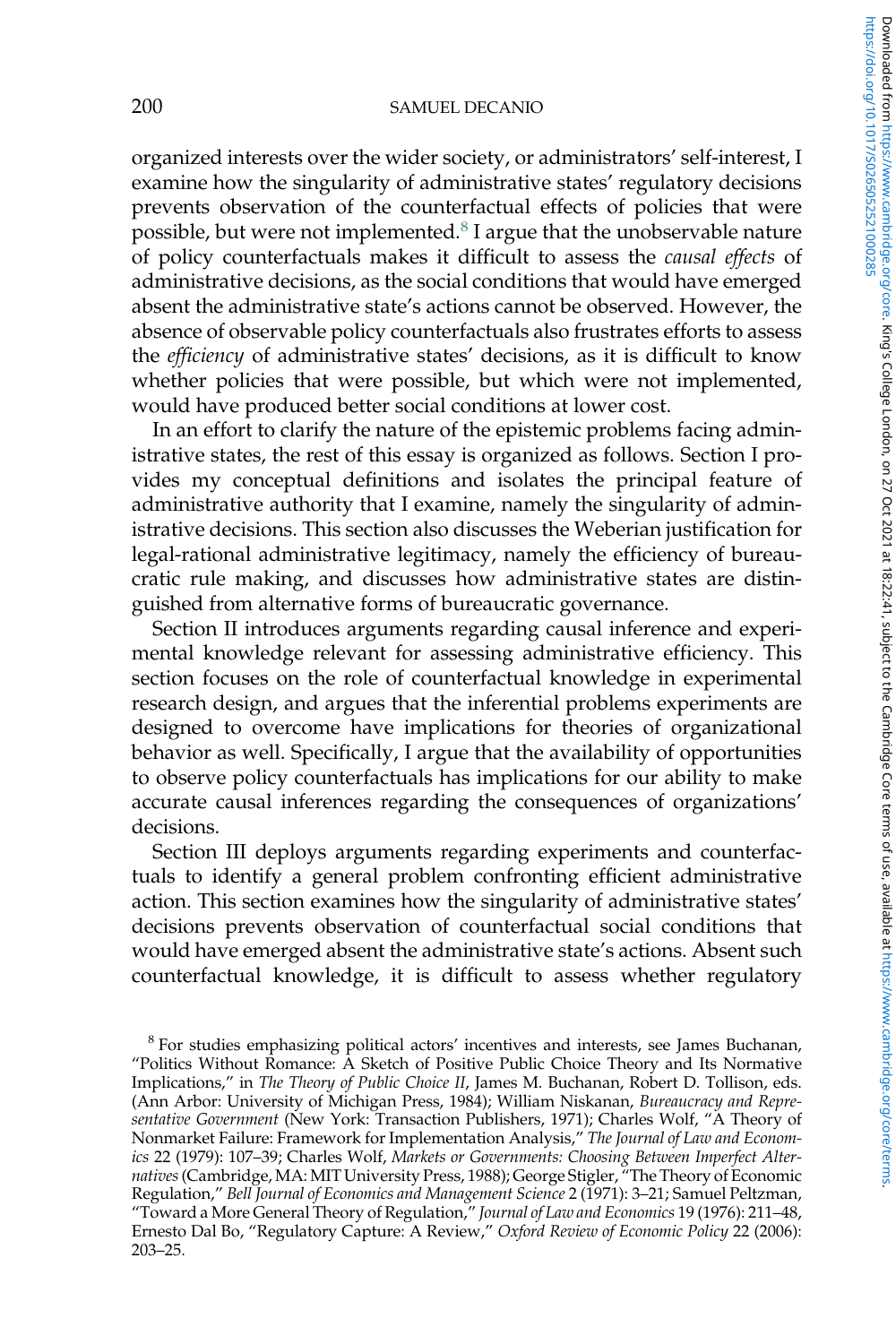policies' costs and benefits are efficient or not, or whether other policies would have produced greater benefits at lower cost.

Section IV illustrates this argument by discussing the challenges facing the Food and Drug Administration's (FDA) efforts to efficiently regulate drug safety. I focus on the Prescription Drug User Fee Act (PDUFA), a program allowing drug companies to pay fees to the FDA in exchange for guarantees that the FDA will reach a decision on their new drug applications in a given amount of time. Instead of examining the FDA's incentives, or whether the FDA is captured by organized interests, I focus on identifying the inferential problems facing efforts to assess the efficiency of the FDA's decisions.

I conclude with a general discussion of the epistemic problems facing administrative decision-making. I argue that although administrative actors can observe whether policy objectives are met, it is difficult to know whether such objectives were achieved efficiently. As this problem is caused by the singularity of administrative states' decisions, and the corresponding problems this feature of politics creates for the generation of counterfactual knowledge, barriers to efficient administrative action exist independently of administrators' preferences, the interests they pursue, or the public's degree of involvement in their decisions.

#### I. DEFINITIONS AND ASSUMPTIONS

Prior to analyzing the problems facing the administrative state's decisions, it is necessary to define the "administrative state." <sup>9</sup> As Weber noted, defining the unique features of an organization as complex as the modern state constitutes "by far the most complicated and most interesting" challenge confronting clear conceptual definitions.<sup>10</sup> Hence I do not attempt to offer a general definition of the state, but instead focus on certain features of state decision-making and the implications of these features for political knowledge.<sup>11</sup>

The administrative state constitutes the policy-making bureaucracy of modern governments that are staffed by appointed civil servants who enjoy tenure of office and are isolated from democratic elections and public opinion. However, *administrative* states can be distinguished from *bureaucratic* states, of which it is a specific type. While states have always employed

<sup>&</sup>lt;sup>9</sup> Weber's classic definition of the state, emphasizing the monopoly of legitimate violence, and the associated justifications for this definition, are given in Max Weber, "Politics as a Vocation," in *From Max Weber: Essays in Sociology*, H. Gerth and C. Wright Mills, eds. (New York: Oxford University Press, 1958), 78.

<sup>10</sup> Max Weber, "'Objectivity' in Social Science and Social Policy," in *The Methodology of the Social Sciences*, Edward Shils and Henry Finch, eds. (New York: The Free Press, 1949), 99.

 $11$  Elsewhere I have defined the state as an organization that successfully monopolizes the ability to make decisions that society cannot legitimately appeal within a defined territory. See Samuel DeCanio, "The State: Knowledge and Authority in Modern Politics," unpublished MSS. Definitions of the administrative state are discussed in Alasdair Roberts, "Should We Defend the Administrative State?" *Public Administration Review* (2020): 2–5.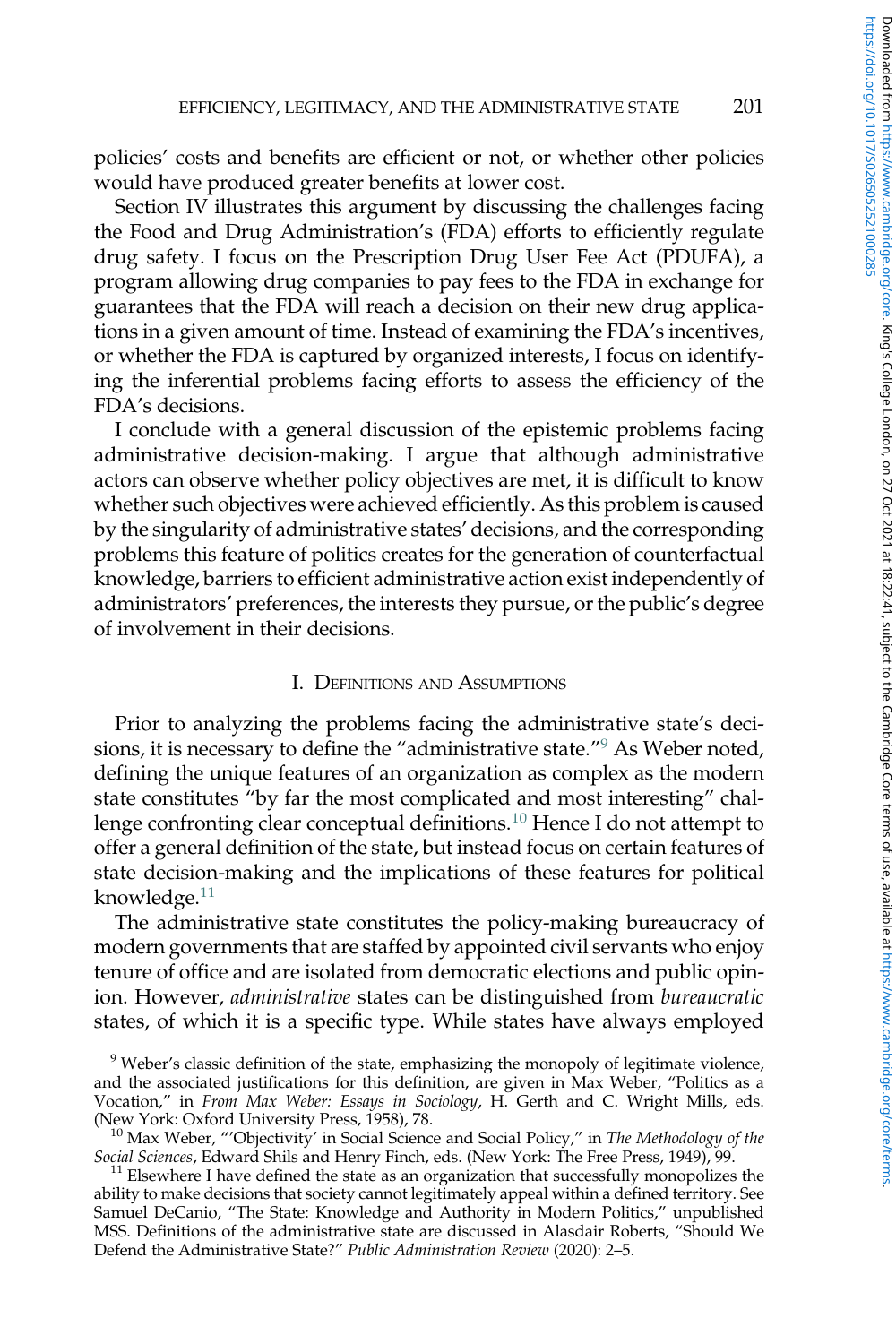#### 202 SAMUEL DECANIO

bureaucracies to carry out their decisions, these bureaucracies have taken different forms (for instance, patrimonial, legal-rational), and have produced different types of goods (for instance, public or private goods).

Administrative states are conceptually distinguished from other public bureaucracies by the type of goods they produce. Specifically, I define administrative states as bureaucracies engaged in the production of singular and legally binding rules for all members of a geographically defined society. Thus instead of directly producing private goods for their societies, such as postal services or health care, administrative states produce rules governing the production, distribution, and consumption of goods by private actors. For example, although the United States Postal Service (USPS) is a public bureaucracy, it produces a good, mail delivery, which society is not legally required to consume, and faces direct competition from private firms (FedEx, UPS, DHL) whose services can be used as substitutes for those the USPS produces. Hence, while the USPS is a public bureaucracy, it is not part of the "administrative state" that I analyze.

The singularity of administrative states' regulatory decisions describes the fact that administrative states face no rival organization with the authority to produce legally binding rules that are compulsory for all members of its geographically defined territory. For example, administrative states monopolize control over tax policy, and there is no rival organization whose tax regulations can be used as an alternative to those the administrative state imposes on its citizens.<sup>12</sup> Hence, if an American citizen is displeased with the IRS's tax code, there is no rival organization whose taxation regulations they can use as a substitute for those the IRS produces. In this sense the IRS produces singular tax rules that apply to all Americans living within the jurisdiction it claims sovereignty over.

The singularity of the administrative state's decisions distinguishes its authority from *social* organizations that lack singular decision authority over a geographically defined territory. Hence, if consumers are displeased with a private firm's product, they can purchase a different product from a rival firm without having to physically move to another location. Conversely, if citizens are displeased with their administrative state's policies, they cannot use a rival organization's regulations as a substitute for those the state implements, but must abide by the administrative state's decisions or try to change the singular decision the administrative state imposes.

While the singularity of such decisions prevents citizens from "exiting" from administrative states' decisions, I focus on the epistemic implications of this feature of state authority.<sup>13</sup> I do not examine citizens' opportunities for exercising voice, nor do I examine the epistemic advantages associated

 $12$  For the historical development of territorial state authority, and the displacement of nonterritorial alternatives, see Hendrik Spruyt, *The Sovereign State and Its Competitors: An Analysis of Systems Change* (Princeton, NJ: Princeton University Press, 1996).

<sup>13</sup> Albert Hirschman, *Exit, Voice, and Loyalty: Responses to Decline in Firms, Organizations, and States* (Cambridge, MA: Harvard University Press, 1970); Peter John, "Finding Exits and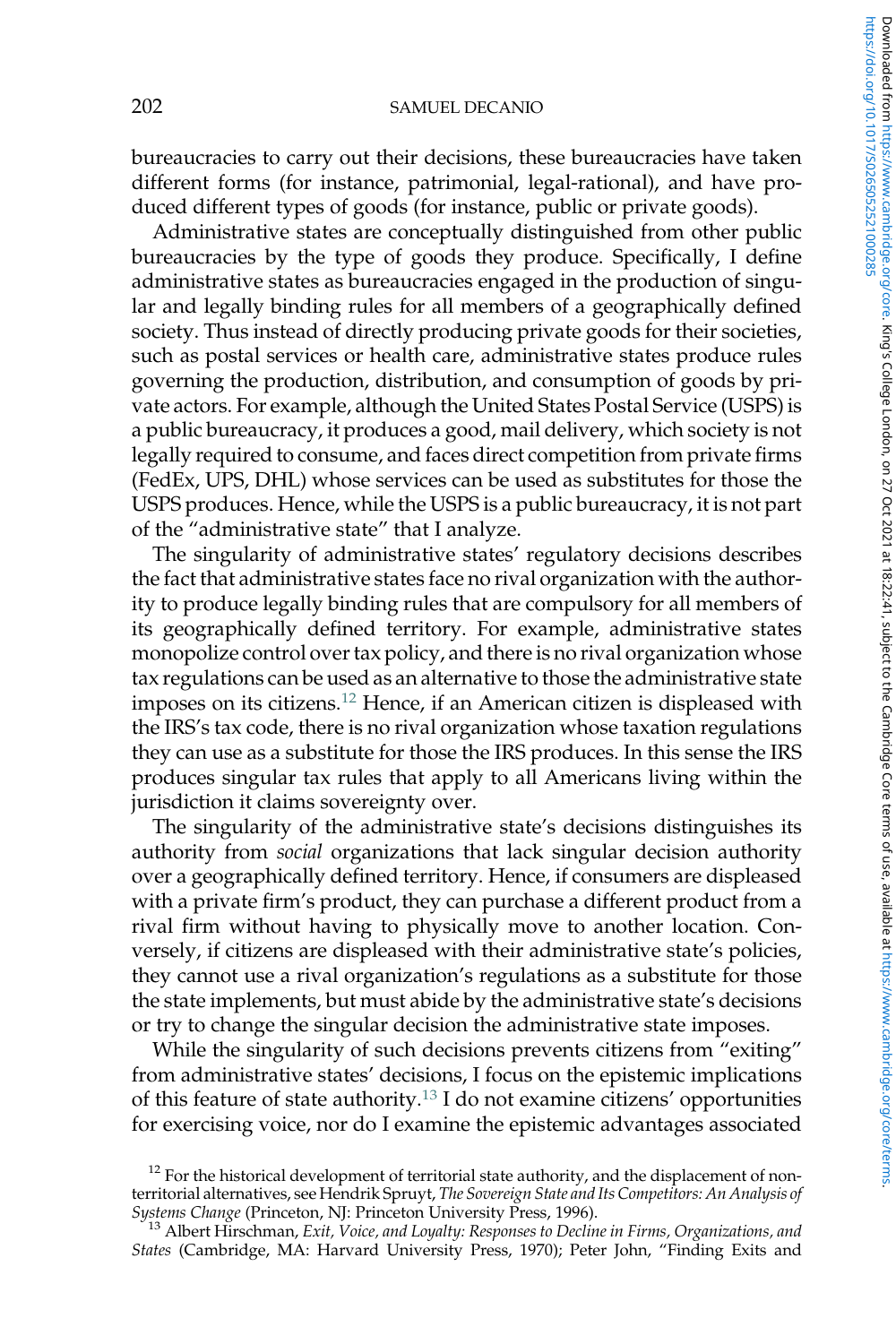with incorporating diverse perspectives into deliberative political bodies. I ignore these issues because the singularity of administrative states' decisions is a feature of politics that exists independently of the number of actors involved in the decision-making process, or whether or not such decisions are reached through open and fair deliberation.<sup>14</sup> Thus, even if administrative states are open to social actors being involved in reaching its regulatory decisions, perhaps by directly involving either citizens or social groups in its deliberations, such decisions remain singular once the actors involved have agreed to them.<sup>15</sup>

I use several unrealistic assumptions to demonstrate that the singularity of political decisions creates specific epistemic problems that persist even absent other problems. I assume that administrative actors are solely motivated by the public interest, are not subject to principal-agent problems, and are immune from corruption or regulatory capture. As administrators may be self-interested, captured, and corrupt, these assumptions are unrealistic; I make these assumptions to demonstrate that the challenges facing efficient administrative decision-making will merely become more severe if greater degrees of realism are introduced.

While many political decisions are singular and lack rivals, a distinguishing feature of administrative states' decisions is that they are legitimized by their instrumental rationality. The rational basis of administrative legitimacy is typically attributed to Weber, who argued that "the decisive reason for the advance of bureaucratic organization has always been its purely technical superiority over any other form of organization." <sup>16</sup> Instrumental rationality is defined here in Weberian terms, as actions whereby "the end, the means, and the secondary results are all rationally taken into account and weighed. This involves rational consideration of alternative means to the end, of the relations of the end to the secondary consequences, and finally of the relative importance of different possible ends." $1^7$ 

While various normative standards may legitimize political action, I assume administrative actors are legitimized by the technical efficiency of their decisions. Indeed, the separation of political and administrative

Voices: Albert Hirschman's Contribution to the Study of Public Services," *International Public Management Journal* 20 (2017): 512–29.

<sup>&</sup>lt;sup>14</sup> For epistemic accounts of institutions, see Elizabeth Anderson, "The Epistemology of Democracy," *Episteme* 3 (2006): 8–9; Helene Landemore, *Democratic Reason: Politics, Collective Intelligence, and the Rule of the Many* (Princeton, NJ: Princeton University Press, 2012); David Estlund, *Democratic Authority: A Philosophical Framework* (Princeton, NJ: Princeton University Press, 2008); Joshua Cohen, "An Epistemic Conception of Democracy," *Ethics* 97 (1): 26–38. For a critique, see Jeffrey Friedman, *Power Without Knowledge: A Critique of Technocracy* (Oxford: Oxford University Press, 2020).

 $15$  In this sense the argument remains relevant for those calling for more democratic involvement in administrative decisions. See Blake Emerson, *The Public*'*s Law, Origins and Architecture of Progressive Democracy* (New York: Oxford University Press, 2019), chap. 4.

<sup>16</sup> Max Weber, *Economy and Society, An Outline of Interpretive Sociology* (Berkeley: University

of California Press, 1978 [1968]), 214. <sup>17</sup> Weber, *Economy and Society*, 26.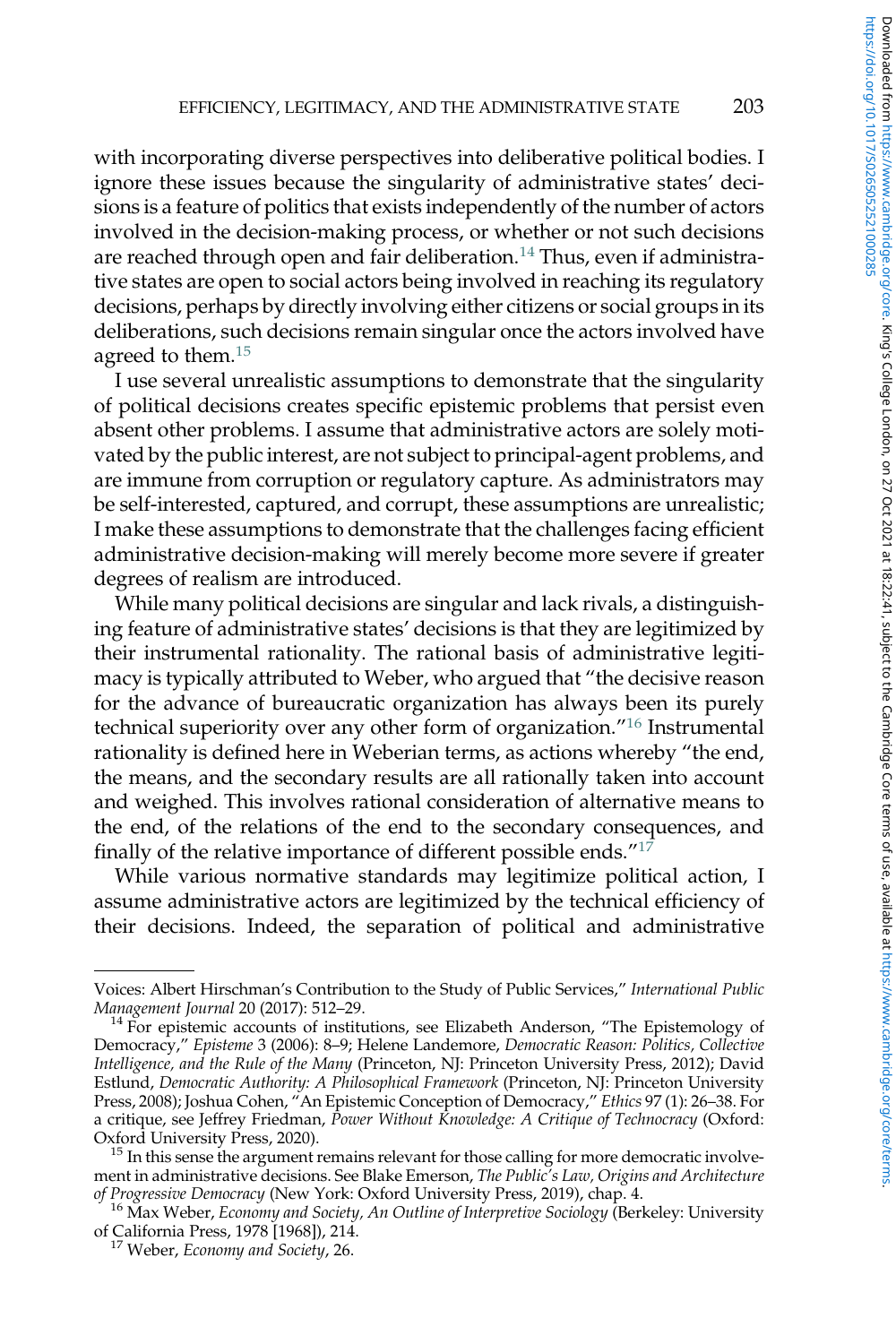#### 204 SAMUEL DECANIO

decisions, and the corresponding assumption that administrative personnel possess unique forms of expertise, is typically considered a hallmark of administrative authority.<sup>18</sup> While administrative states may receive democratic authorization from voters and elected representatives, their authority is distinguished from elected representatives by the emphasis on the technical efficiency of their decisions, and not by their correspondence with electoral preferences and public opinion. This makes the analysis of administrative bureaucrats simpler than other political actors whose authority is primarily legitimated by their democratic credentials. While many question whether politics and administration can be clearly distinguished, I assume political and administrative questions can be clearly separated, and that administrators simply seek policies that are efficient means to politically determined ends.<sup>19</sup>

## II. ADMINISTRATION AND COUNTERFACTUAL KNOWLEDGE

Assuming administrative states are legitimized by the instrumental rationality of their decisions, that is, their ability, relative to other forms of government, to adopt efficient means to politically determined ends, what challenges confront their efforts to engage in efficient regulatory action? This general question confronts all objectives that administrative states pursue; even if administrative states seek to promote egalitarian ends, or non-economic objectives, such as environmental protection, we are generally interested in whether such ends are produced efficiently, that is, at minimal cost, or whether alternative policies would generate, for example, greater amounts of equality at lower cost relative to the alternative policies.

Administrative states' regulatory failings have often been attributed to the objectives or interests that administrative actors pursue. Hence, public choice and regulatory capture theorists argue that bureaucrats' self-interest, and patterns in the concentrated benefits and dispersed costs of regulatory decisions, cause administrative actors to deviate from the public interest.<sup>20</sup> However, these explanations' descriptions of bureaucrats' self-interest, the causes and frequency of regulatory capture, and the costs and benefits that their policies generate, have been contested on empirical and theoretical grounds.<sup>21</sup>

<sup>18</sup> Woodrow Wilson, "The Study of Administration," *Political Science Quarterly* 2 (1887): 210– 11. <sup>19</sup> For an early expression of skepticism that such a distinction can be maintained see Robert

 $^{20}$  Buchanan, "Politics Without Romance;" Stigler, "The Theory of Economic Regulation," Peltzman, "Toward a More General Theory of Regulation."

Dahl, "The Science of Public Administration: Three Problems," *Public Administration Review* 7 (1947): 1–11.

 $21$  Daniel Carpenter, "Detecting and Measuring Capture," in Daniel Carpenter and David Moss, eds., *Preventing Regulatory Capture: Special Interest Influence and How to Limit It*(New York: Cambridge University Press, 2014); James Q. Wilson, *Bureaucracy: What Government Agencies Do and Why They Do It* (New York: Basic Books, 1989), chap. 7; Leif Lewin, *Self-Interest and Public Interest in Western Politics* (Oxford: Oxford University Press, 1991).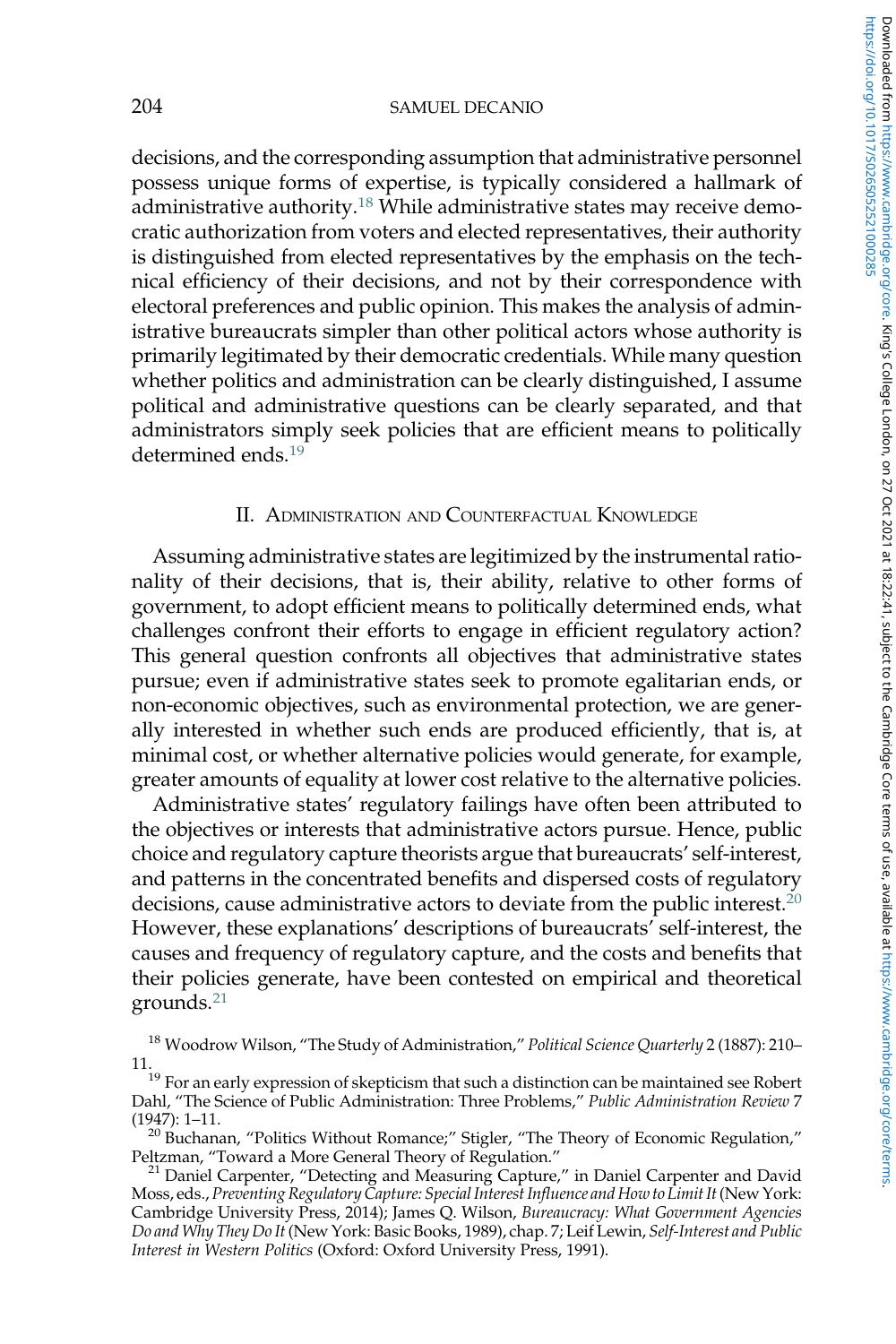Instead of focusing on whether bureaucrats are self-interested or captured, or examining policies' costs and benefits, I focus on how a general characteristic of administrative states' decisions, their singularity, limits the production of counterfactual knowledge necessary to assess their efficiency. Given that many of the decisions of modern states are singular and lack rivals, the argument identifies a general problem that is not derived from bureaucrats' self-interest: their tendency to be captured or corrupt, which also exists independently of the dispersion of their policies' costs and benefits. As I attribute specific problems to the way administrative states limit the generation of counterfactual knowledge, it is necessary to discuss certain features of experimental research and causal inference.

# III. ADMINISTRATIVE DECISION-MAKING AND THE FUNDAMENTAL PROBLEM OF CAUSAL INFERENCE

While such issues are normally the subject of purely methodological considerations and may appear unrelated to questions of organizational theory, the challenges facing administrative states' efforts to implement efficient policies resemble a general methodological problem confronting the social sciences. Just as administrative states seek to identify policies that will efficiently produce social conditions, social scientists are interested in identifying the independent variables responsible for causing specific outcomes, such as democratization or economic development. In both cases, social scientists and administrators are interested in causal questions regarding how a policy or variable will influence a social condition or outcome, such as whether certain policies influence unemployment or crime rates, or have implications for economic development.

However, given that an infinite number of independent variables may be correlated with fluctuations in a dependent variable, it is often difficult for social scientists to generate the variation necessary to make inferences regarding causal relationships among variables. Social scientists have increasingly used experimental research designs to generate valid causal inferences regarding the relationships among independent and dependent variables.<sup>22</sup> Experiments use an untreated control group to mimic the counterfactual conditions that exist absent a treatment condition, and randomized assignment of subjects to treatment and control groups is used to control for confounding variables.

However, experiments confront a basic inferential problem regarding treatment condition's causal effects upon any *individual* subject (or unit) in an experiment. Paul Holland and others have argued that "The Fundamental Problem of Causal Inference" confronts efforts to observe the

<sup>22</sup> Thomas Palfrey, "Laboratory Experiments in Political Economy," *Annual Review of Political Science*," 12 (2009): 379–88; Susan Hyde, "Experiments in International Relations: Lab, Survey, and Field," *Annual Review of Political Science* 18 (2015): 403–24.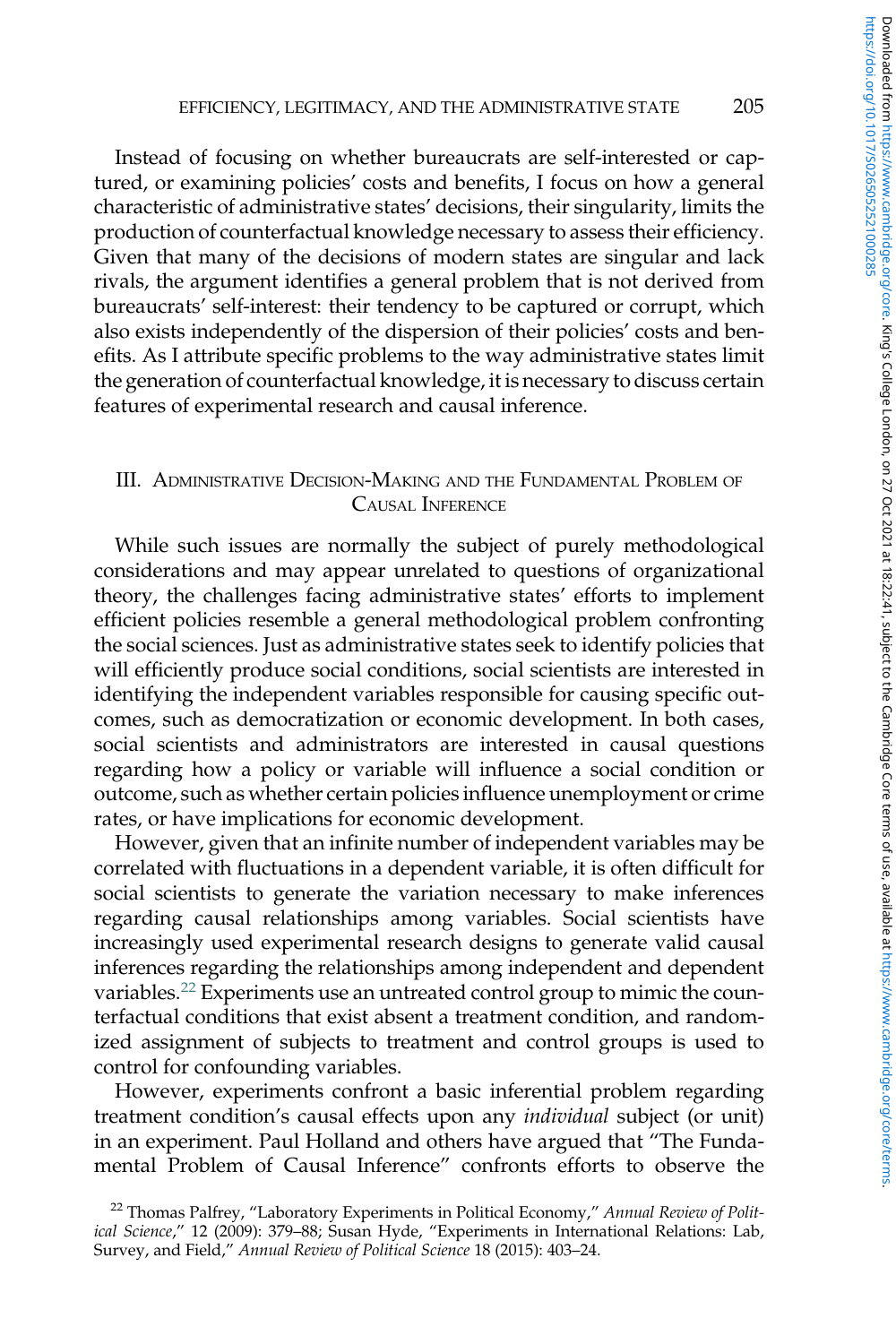counterfactual behavior of individual experimental subjects, as it is impossible for individual participants in experiments to be exposed to both treatment and control conditions at the same time.<sup>23</sup>

Thus, for example, if an experiment seeks to determine a new curriculum's effect upon students' test scores, it is impossible to assign individual students to both treatment and control groups. Individual students can only be exposed to either the treatment condition (that is, the new curriculum) or the control condition, the old curriculum. Since individual students can only be assigned to either the treatment or control group, it is impossible to observe the new curriculum's causal effect on any individual student's test performance because we cannot observe the test scores the student would have earned had the student not been assigned to the treatment condition, that is, the new curriculum. Thus we only observe the test scores earned by individual students assigned to either of the two experimental conditions, and we cannot recover the counterfactual scores they would have earned had they, for example, not been exposed to the treatment condition. This problem makes it difficult to observe how much the new curriculum influenced individual students' test scores, as we simply cannot know what their scores would have been had they not been exposed to the new curriculum.

Experiments overcome the fundamental problem of causal inference by using a control group to simulate the counterfactual world that would have existed absent individual's assignment to the treatment condition. If random assignment is used to eliminate the influence of confounding variables, experiments generate valid causal inferences regarding the treatment condition's average causal effect relative to the control group.<sup>24</sup> The use of a control group thus helps the experiment overcome the inferential problems that the fundamental problem of causal inference creates for reaching valid inferences regarding the treatment's causal effect on individual experimental subjects.

Although rarely discussed outside the context of research design methodology, the fundament problem of causal inference has implications for any organization possessing monopoly power.<sup>25</sup> Specifically, administrative states' monopoly over the production of singular rules for a geographically defined society *reproduces the fundamental problem of causal inference in*

<sup>23</sup> Paul Holland, "Statistics and Causal Inference," *Journal of the American Statistical Association* 81(1986): 947. For a discussion of the Neyman-Holland-Rubin causal model, upon which this problem is based, see David Freedman, "Statistical Models for Causation: What Inferential Leverage Do they Provide?" *Evaluation Review* 30 (2006): 691–713.

 $^{24}$  In a range of experiments, in subjects such as chemistry, randomization plays a secondary role to the creation of a reliable counterfactual. See Henry Brady, "Causation and Explanation in Social Science," in *The Oxford Handbook of Political Methodology*, ed. Janet M. Box-Steffensmeier, Henry E. Brady, and David Collier (New York: Oxford University Press, 2018), 237.

 $25$  As social and economic competition uses multiple organizations to mimic the conditions of experimental treatment and control groups, the fundamental problem of causal inference also has implications for our understanding of non-monopolistic areas of organizational behavior, such as competition in economic markets.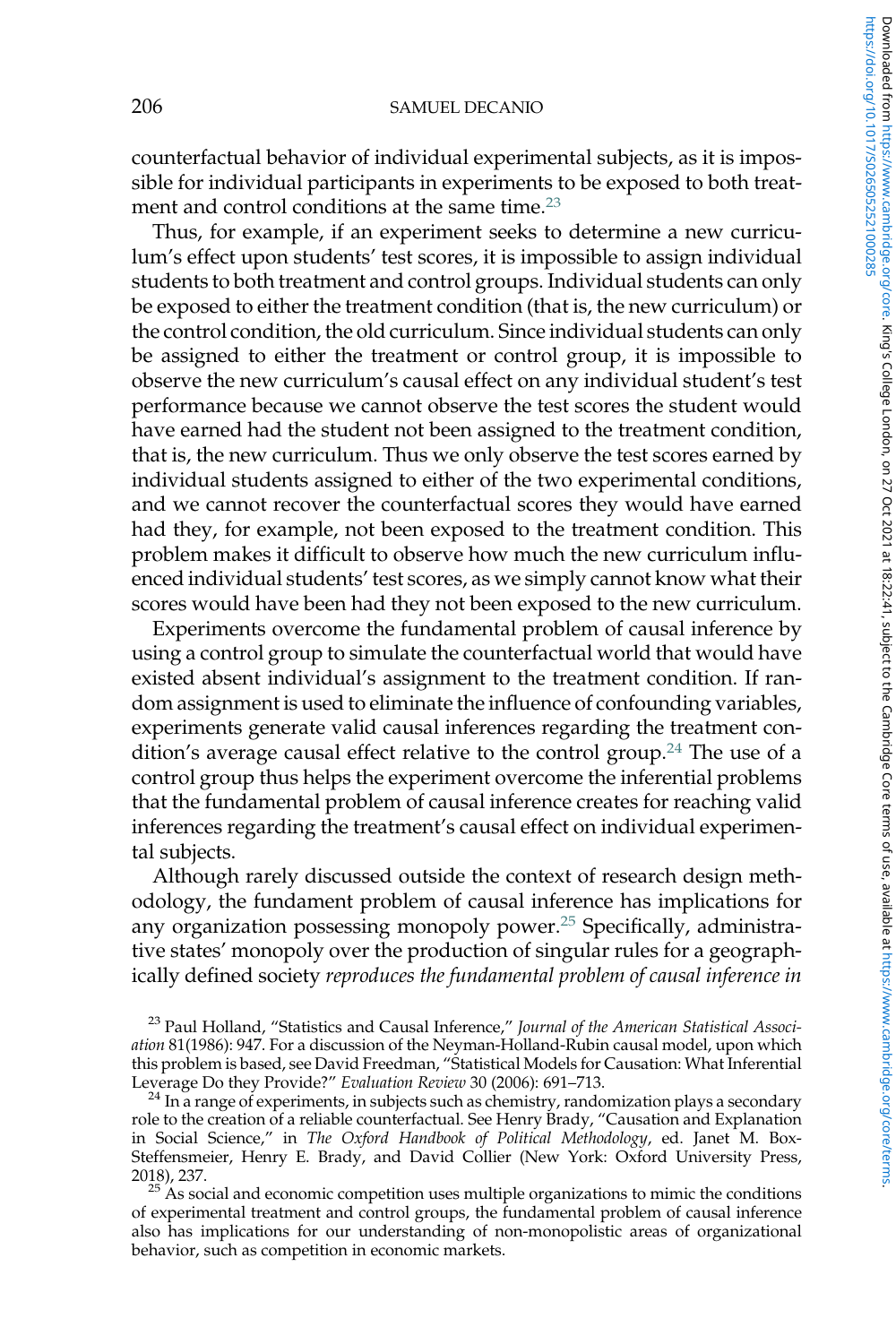*empirical reality* because the singularity of the administrative state's regulatory decisions eliminates observable policy counterfactuals within the territory the state controls.

Given the absence of any rival organizations whose decisions can be used as substitutes for those the administrative state makes, it is impossible to observe the social conditions that would have been produced by regulatory decisions that the state did not impose. Societies merely observe the policy the state implemented and the social conditions that exist following this decision; it is impossible to observe what social conditions would have emerged had the state implemented a regulatory decision other than the one it implemented.

This condition exists regardless of the end the state seeks to achieve. Hence, for example, if the IRS alters the tax code in an effort to increase the level of economic equality in the United States, it is impossible to observe the level of inequality that would have emerged absent the IRS's decision; we merely observe the rule change and the subsequent level of equality that exists after this change; it is impossible to determine whether more equality would have been created with a different change to the tax code, or whether the amount of equality that emerged following the rule change was caused by some exogenous change that was correlated with the IRS's decision.

Unfortunately, the technique that experiments use to overcome the fundamental problem of causal inference, namely the creation of an untreated counterfactual control group that is identical to the treatment group on all covariates except exposure to the treatment condition, cannot be used in the administrative state's policy decisions. Since states impose singular and legally binding decisions upon their societies, it impossible to observe an "untreated" society that was not subjected to the administrative state's policy decisions. Rather, administrative states are administering policy "treatments" to their society, but the singular nature of their decisions prevents observation of the counterfactual social conditions that would have emerged absent their actions.

Hence, for example, when a central bank changes interest rates it is impossible to observe the economic conditions that would have emerged absent the central bank's action. The singularity of such decisions mirrors our inability to observe a treatment's causal effect on individual experimental subjects, as, in the context of regulatory politics, it becomes difficult to identify policy decisions' causal effects because there is no means of observing the counterfactual social world that would have existed absent the state's actions.

The singularity of administrative states' decisions is fundamentally dissimilar to *social* organizations that face competition from rival organizations *within the same geographic territory.* This distinction is not due to the different motivations or incentives that exist in different realms of human action, but is caused by the different forms of counterfactual knowledge generated by social and political competition. Perhaps the clearest example of this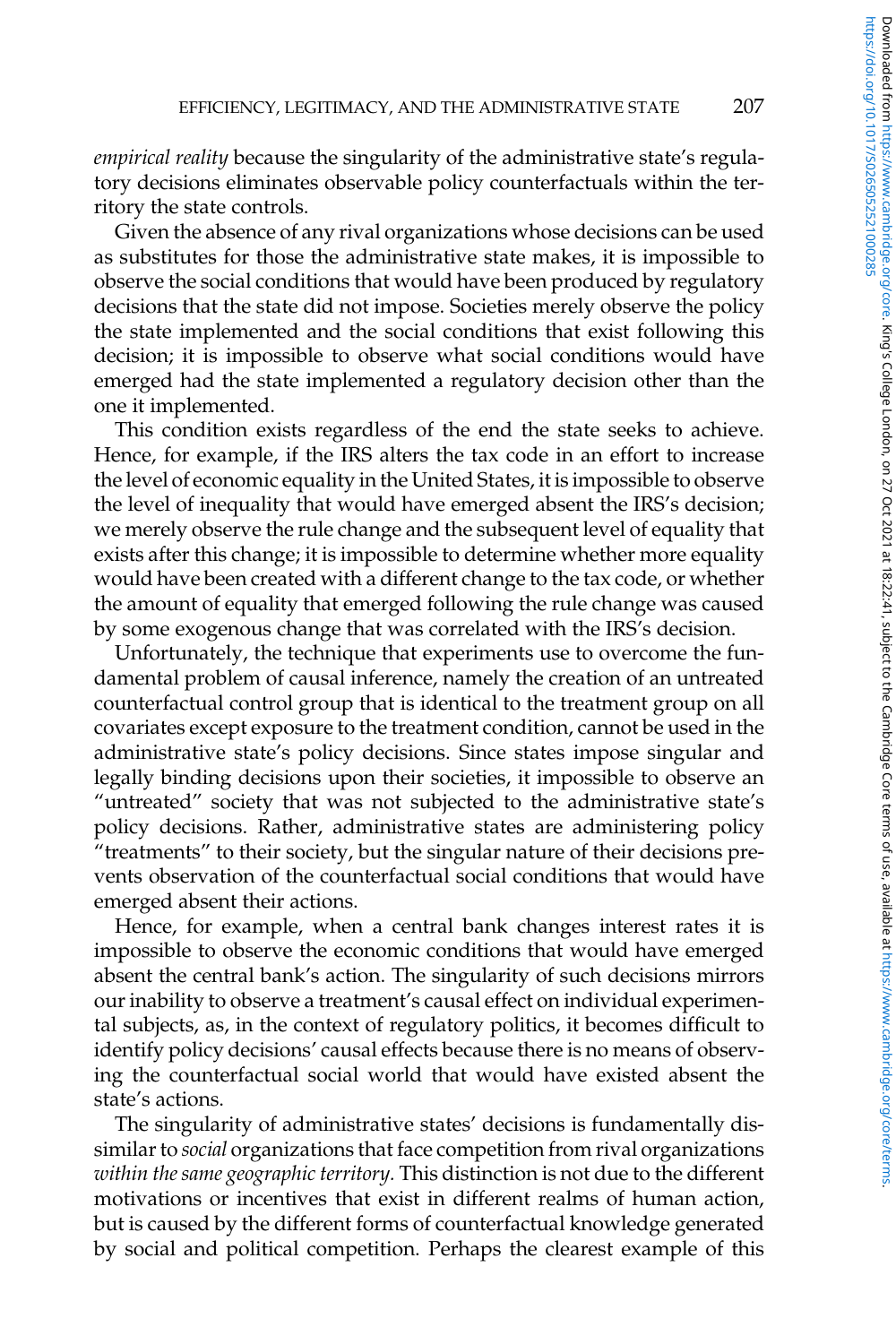distinction is the competitive market where multiple firms generate observable counterfactual data regarding economic performance through the simultaneous comparisons consumers can make of their products.<sup>26</sup>

This distinction does not require an idealized conception of markets, which, in empirical reality, are often dominated by a small number of powerful firms. Indeed, the argument offers a critique of noncompetitive markets due to the reduced number of counterfactual comparisons that can be performed when a small number of powerful firms dominate a market. In this sense, the argument is applicable beyond politics, as it offers a basis for critiquing economic monopoly that is independent of the elevated prices and corresponding deadweight social welfare losses that are the normal focus of neoclassical economic theory. However, if one accepts that noncompetitive markets harmfully limit the production of counterfactual data, this condition is merely magnified in settings where an organization monopolizes the production of certain goods over a fixed geographic territory, as is often the default condition with modern states' decision-making.

Thus, while competitive economic markets facilitate comparisons of firms' performance in ways that mimic scientific experiments' use of treatment and control groups to identify causal relationships, the singularity of administrative states' decisions reproduces the fundamental problem of causal inference in the realm of public policy. Just as scientists cannot observe a treatment's causal effect on individual subjects, the unobservable counterfactual social conditions that would have existed if the state had not acted makes it difficult to observe the causal effects administrative states' policies have on their society.

It is important to emphasize that this argument recognizes that different political decisions can be compared, for example, by using state and local governments in federal systems, by observing nation-states that exhibit different degrees of centralization, or by using the history of prior policies, or variation in when a policy is implemented, to generate counterfactuals. The principal problem with such comparisons is that the political units used to generate the counterfactual, that is, cities or other nations, are not identical on all covariates except exposure to the policy "treatment." Thus, while comparisons can be employed to support specific causal claims, it is difficult to rule out confounding variables with the same level of certainty that is possible with actual scientific experiments.

Furthermore, once one recognizes that comparisons across nations and societies reveal *some* information, one has accepted the basic premise of this essay's argument. Specifically, the variation necessary for such comparisons to reveal knowledge about causality is eliminated by the singularity of the state's decisions within its territory, because the homogeneous application

<sup>&</sup>lt;sup>26</sup> This distinction is discussed in Samuel DeCanio, "Democracy, the Market, and the Logic of Social Choice," *American Journal of Political Science* 58 (2014): 637–52.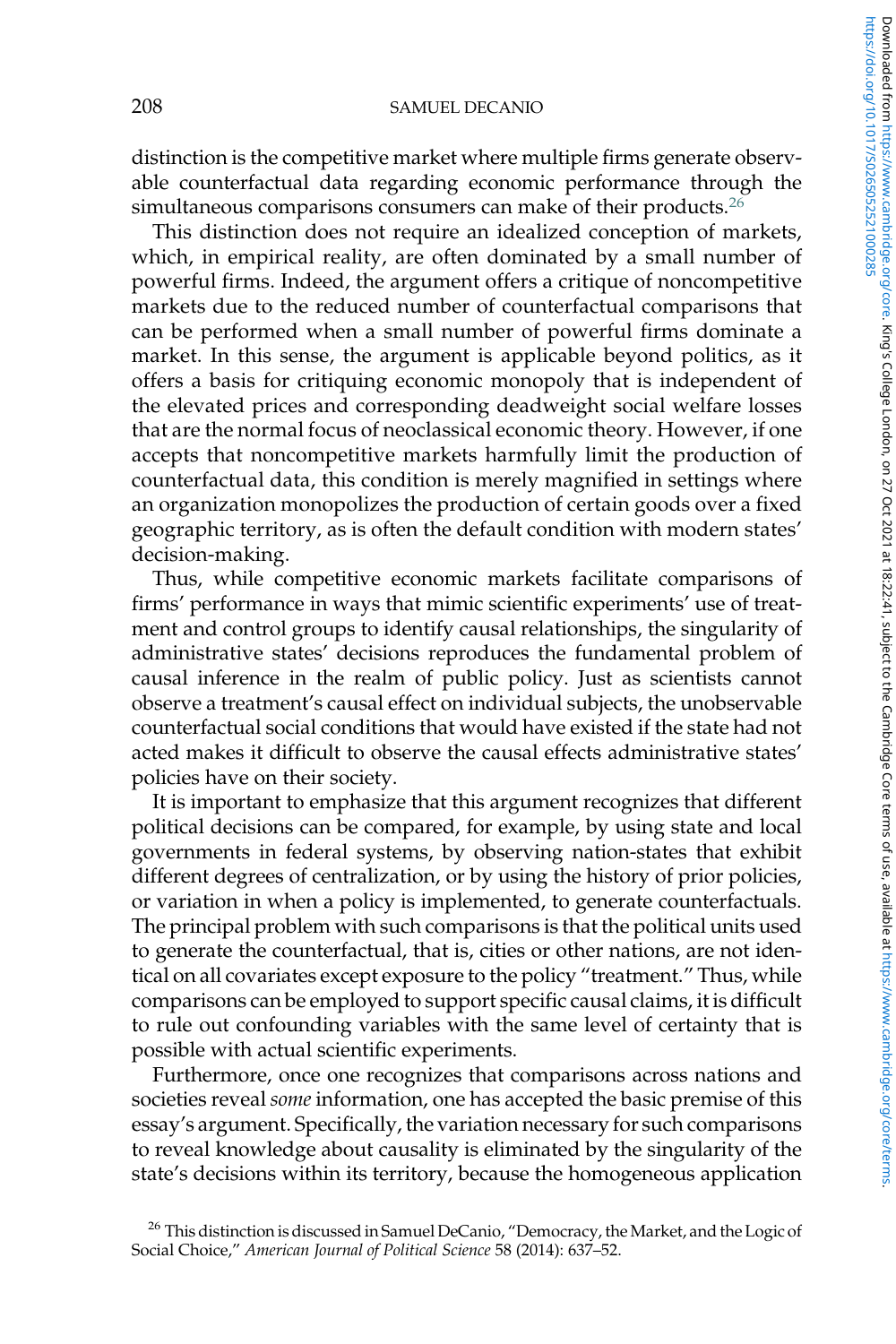of regulatory rules for all members of a society eliminates the variation that, for example, federalism exhibits at the local level.

Additionally, although nation-states can be compared, differences in their *societies* frustrate efforts to draw valid inferences from such comparisons. Thus, while we can observe that an economic crisis emerged in one country that may exhibit a more centralized political system, but not in a society with a less powerful centralized state, the large number of economic variables that may be responsible for this outcome makes it difficult to know how specific regulatory decisions may have contributed to such outcomes. Given that nations exhibit so many differences in both their political systems and in their economies, it is difficult to isolate how specific policy decisions caused the outcomes we observe, or whether such differences were due to social or economic variables that are unrelated to the society's political system.

While the singularity of the administrative state's policy decisions reproduces the fundamental problem of causal inference in ways that frustrate observation of regulatory decisions' causal effects, this feature of administrative states' decisions creates additional problems with assessing the *efficiency* of administrative states' decisions. Specifically, the absence of policy counterfactuals ensures that the costs and benefits of regulations that were *not* implemented cannot be observed. The absence of such data makes it difficult to determine whether a policy is efficient or not, as it is impossible to observe whether rival policies would have generated greater benefits and lower costs than the policy the state implemented.

Thus, if a central bank responds to a recession by lowering interest rates, this decision is subsequently correlated with a given level of economic growth, inflation, and unemployment. While these economic conditions can be measured and quantified, we cannot observe what would have happened had the central bank lowered interest rates even further, held them constant, or taken some other action entirely. While these unobservable counterfactual scenarios frustrate our ability to identify the causal effects of central banking decisions, they create even more difficult problems for assessing their efficiency, as it is unclear whether the economic conditions emerged following the central bank's intervention generated the highest benefits and lowest costs, or whether better economic conditions could have been produced with a different decision. While administrative actors can attempt to estimate the costs and benefits of different policy decisions, it is simply difficult to evaluate the accuracy of these estimates for policies that are not implemented.

Insofar as the inferential problems caused by the singularity of administrative states' decisions frustrate efforts to assess the efficiency of their policies, barriers to efficient regulatory action exist that are independent of administrative actors' motives, the interests they serve, the costs and benefits of the goods they produce, or the public's degree of involvement in their decisions. Although these epistemic problems are particularly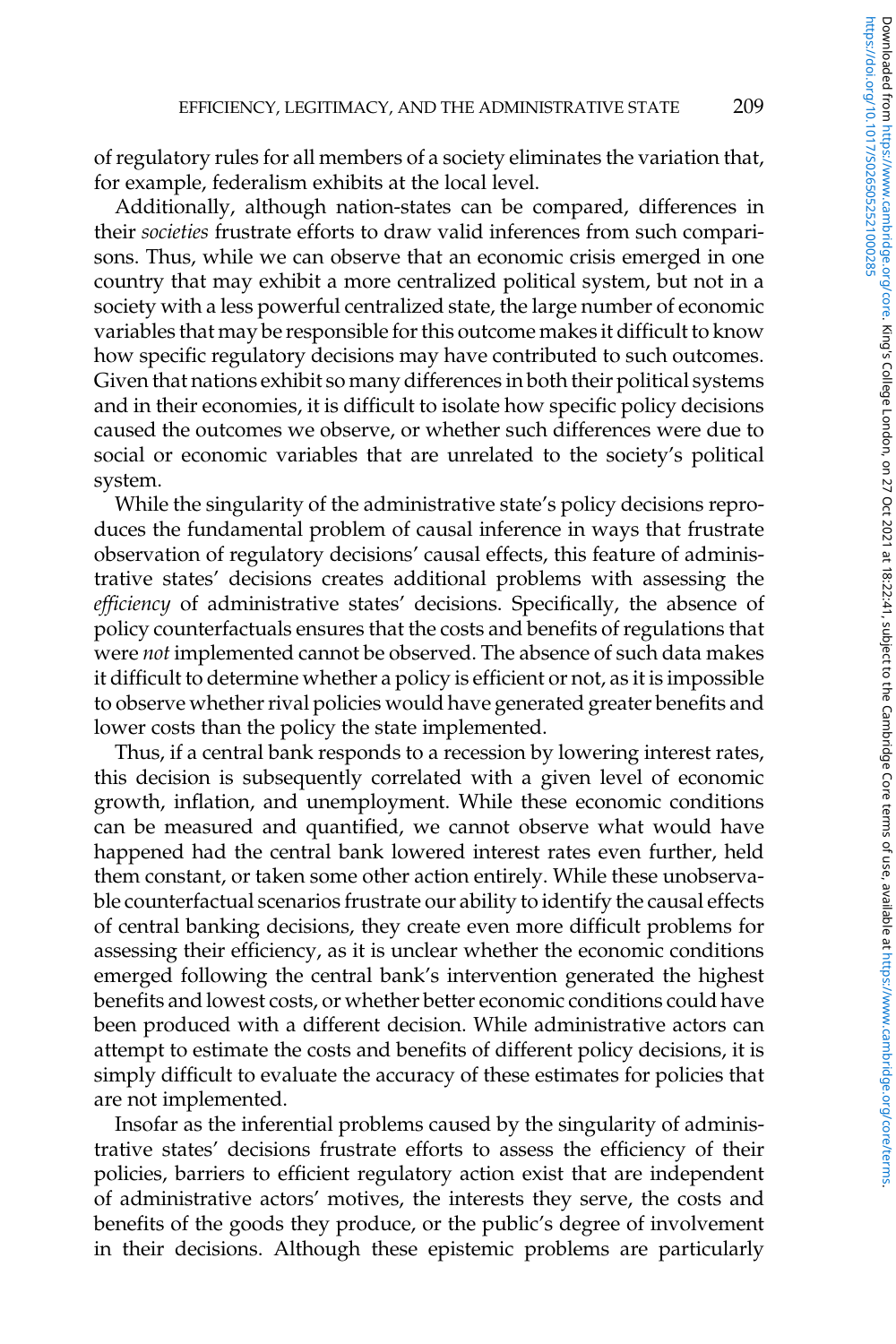problematic for administrative actors whose authority is legitimated by the instrumental rationality of their decisions, this problem appears to confront any political decision that is singular and lacks rivals within a defined geographic territory.<sup>27</sup>

## IV. APPLICATION TO THE FDA

To illustrate the epistemic problems facing efficient administrative action, this section examines the Food and Drug Administration's (FDA) regulation of drug safety, and specifically focuses on the FDA's Prescription Drug User Fee Act (PDUFA), a regulatory program that charges companies fees in exchange for guarantees that their new drug applications will be evaluated by the FDA within a fixed period of time. Standard criticisms of the FDA suggest that it has low incentives for completing quick safety reviews, and is subject to capture from the funding it receives from the industry it regulates. While such problems may certainly exist, I focus on how the difficulty in conducting counterfactual comparisons of regulatory rules creates challenges for assessing the FDA.

In its efforts to efficiently regulate drugs, the FDA monopolizes production of regulatory rules that are binding for all members of American society. Thus, if citizens wish to consume drugs that have not been approved by the FDA, or if pharmaceutical companies are dissatisfied with the FDA's regulatory requirements, they are legally prevented from using a rival organization's rules as substitutes for the FDA's. It is in this sense that the FDA's authority generates singular rules that lack rivals for all members of American society.

The FDA faces a basic trade-off between the speed with which new drugs are evaluated and its error rate in either mistakenly approving drugs that are unsafe, or in delaying approval of drugs that are safe and effective. If the FDA is too cautious, it will unnecessarily delay patients from consuming drugs they need, and reduce pharmaceutical companies' profits. If it is too hasty, it may approve unsafe drugs that harm consumers. Thus the FDA seeks to implement regulations that balance accuracy with speed of approval to maximize the benefits both to drug consumers and to producers, at minimum cost.

The FDA stipulates that any pharmaceutical company wishing to bring a new drug to market must conduct three-stage experimental trials. Phase I trials evaluate a drug's safety with small numbers of healthy volunteers, Phase II uses a slightly larger number of sick volunteers to establish a drug's efficacy and determine what constitutes a safe dosage of the drug to treat a disease, Phase III enrolls larger numbers of sick patients to try to reach

 $27$  While an electorate may vote for large numbers of representatives and different parties may compete for power, these multiple political actors are struggling to control the singular decisions made by the state. In this sense the argument is applicable to political systems regardless of the nature of the party system that exists in a given political regime.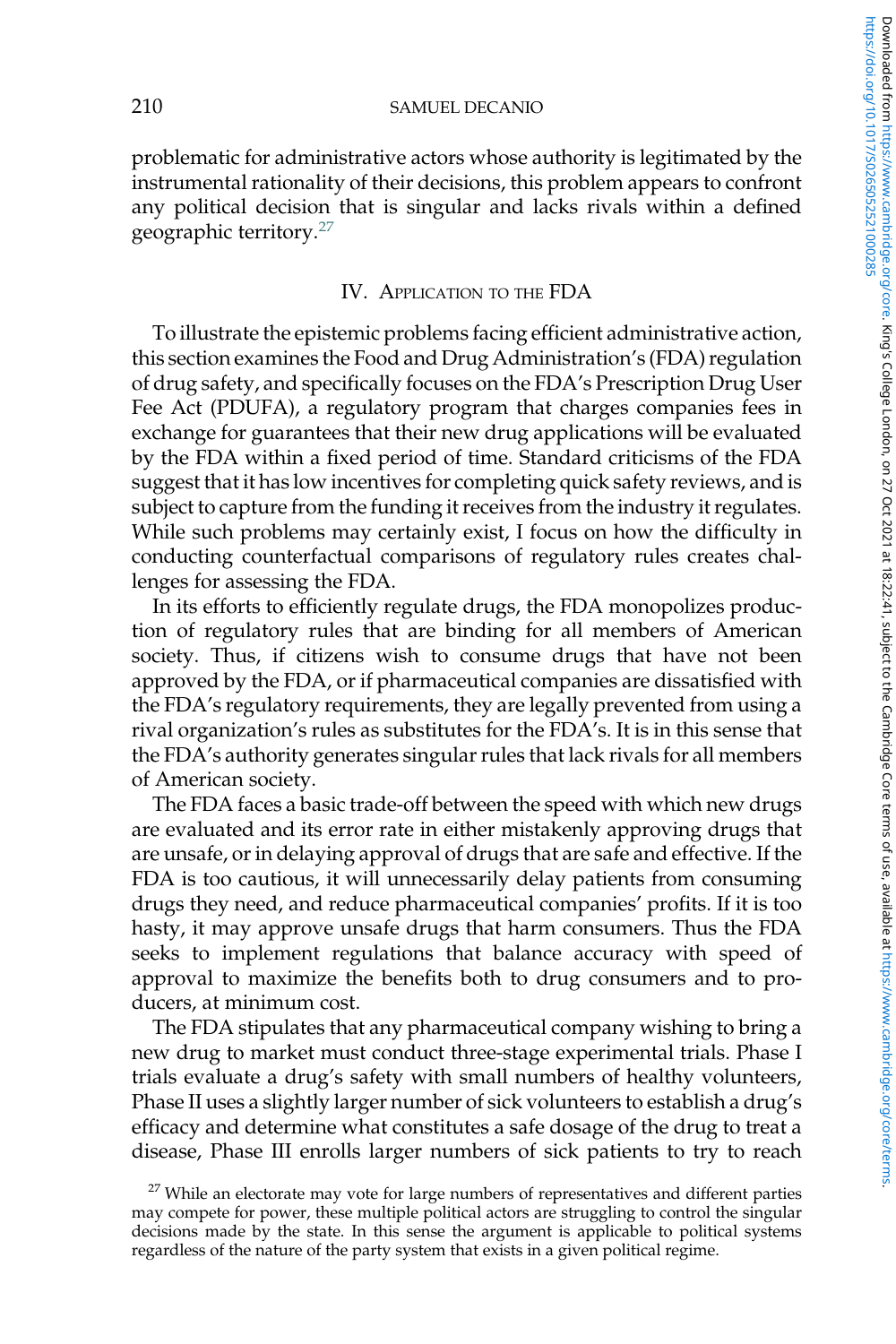definitive conclusions regarding efficacy and appropriate drug dosages.<sup>28</sup> After an application reporting the results of clinical trials is sent to the FDA, the FDA either approves or denies the company's application to sell the drug on the market.

In the 1970s and 1980s there were no restrictions on how long the FDA could take to test drug safety, and the losses to profits resulting from the FDA's lengthy review times caused many new drugs to be initially released outside the United States.<sup>29</sup> In response to criticisms that the FDA was taking too long to approve drugs during the AIDS crisis, in 1992 the FDA adopted the Prescription Drug User Fee Act (PDUFA) to expedite drug testing and increase the number of staff reviewing new drug submissions.<sup>30</sup> PDUFA requires the FDA to review new drug applications within a fixed period of time in exchange for fees pharmaceutical companies pay the FDA.<sup>31</sup> PDUFA I (1992–1997) established that most new drug applications carry a \$100,000 fee, and additional annual fees of \$60,000 and \$6,000 were charged for each manufacturing facility and manufactured drug, respectively, in order to smooth fluctuations in funding.<sup>32</sup> By 2001 the new drug application fee rose to \$310,000, and user fees equaled 13 percent of the FDA's budget appropriation from Congress, and 50 percent of FDA spending on drug review activities.<sup>33</sup>

The PDUFA requires the FDA to issue decisions on 90 percent of new drug applications within either six or ten months, depending on whether applications are granted "priority" or "standard" status.<sup>34</sup> Once a drug is submitted to the FDA, a review clock is initiated and if the FDA fails to review the application on time, it loses the user fee.<sup>35</sup> In an effort to shorten drug review times, the FDA used PDUFA funding to increase the number of personnel evaluating drug safety. In 1993, the FDA employed 1,408 full time employees in the Center for Drug Evaluation and Research (CDER) to review new drug applications, by the year 2000 this number had risen to 1,780.<sup>36</sup> In 1993, a year after passage of PDUFA I, the FDA collected \$29

<sup>28</sup> Thomas Philipson and Eric Sun, "Is the Food and Drug Administration Safe and Effective?" *Journal of Economic Perspectives* 22 (2008): 88.

<sup>29</sup> Kenneth Kaitin, Nancy Mattison, Frances Northington, and Louis Lasagna, "The Drug Lag: An Update of New Drug Introductions in the United States and in the United Kingdom, 1977 Through 1987," *Clinical Pharmacology and Therapeutics* (1989): 121–38.

<sup>30</sup> For an overview of the FDA's regulations see Jonathan Darrow, Jerry Avorn, Aaron Kesselheim, "FDA Approval and Regulation of Pharmaceuticals, 1983–2018," *Journal of the American Medical Association* 323 (2020): 164–76.

 $31$  PDUFA was reviewed and renewed in 1997, 2002, 2007, 2012, and 2017.

<sup>32</sup> Jonathan Darrow, Jerry Avorn, and Aaron Kesselheim, "Speed, Safety, and Industry Funding—From PDUFA I to PDUFA VI," *The New England Journal of Medicine* 377 (2017): 2278. <sup>33</sup> Mary Olson, "How Have User Fees Affected the FDA?" *Regulation* (2002): 2–21.

 $34$  The original timeline for "standard" drugs was twelve months, but the Food and Drug Administration Modernization Act of 1997 reduced this to ten months.

<sup>35</sup> Daniel Carpenter, Jacqueline Chattopadhyay, Susan Moffitt and Clayton Nall, "The Complications of Controlling Agency Time Discretion: FDA Review Deadlines and Postmarket Drug Safety," *American Journal of Political Science* 56 (2011): 102.

<sup>36</sup> Olson, "How Have User Fees Affected the FDA?" 21.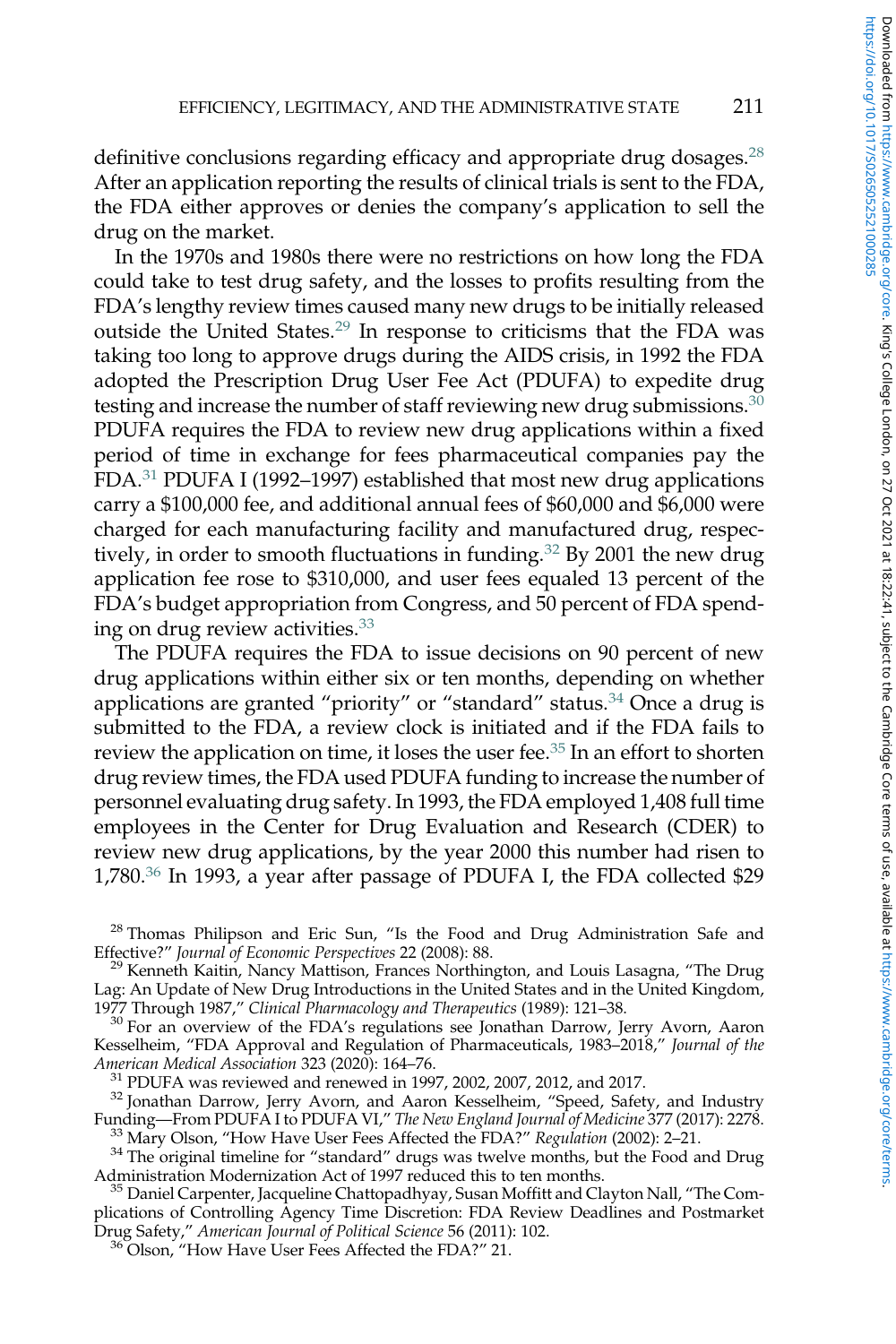million in annual user fees; by 2018 this figure had increased to \$908 million.<sup>37</sup>

The combination of Phase I–III testing, and the use of PDUFA to incentivize timely FDA review of new drug applications, creates an average cost and approval time to develop new drugs, which are correlated with a given error rate for drugs that were approved but were subsequently removed from the market due to adverse health effects. Under the PDUFA regulatory regime the FDA rarely approves drugs that wind up being unsafe, only about 2.5 percent of drugs approved for the market are subsequently withdrawn, while the average time for a drug to be developed and then released to the market is between 8 to 12 years and costs approximately \$802 mil- $\ln 38$ 

Taken together, Phase I–III testing and PDUFA constitute a set of regulatory standards governing all new drugs that pharmaceutical companies seek to market within the United States. If the singular nature of the FDAs decisions creates epistemic problems with assessing their effects, there should be difficulties in assessing both the causal effects of PDUFA, and the efficiency of the FDA's regulation of drug safety. I address each of these below, and specifically focus on the challenges facing efforts to assess the efficiency of PDUFA's effects on consumer welfare.

In assessing PDUFA's causal effects, most statistical analyses make comparisons between drugs approved before and after passage of PDUFA in 1992, and use the historical period prior to PDUFA's passage as the counterfactual. Generally, PDUFA is believed to have shortened the length of time it requires for most drugs to be evaluated, and expedited the release of new drugs to the market.<sup>39</sup> Prior to PDUFA I drug approval times fell about 2 percent annually, while after passage of PDUFA I and II, review times fell by 6–7 percent, and 3–4 percent, respectively. $40$  Given that PDUFA mandates that the FDA must meet specific review time targets, and has doubled the number of FDA staff reviewing new drug applications, these findings are not surprising.

While the decrease in review times following PDUFA's passage is apparent, there are inferential problems associated with using the drugs approved prior to PDUFA's passage in 1992 as the comparison group to evaluate drug approvals after PDUFA's passage. Specifically, the drugs submitted to the FDA prior to, and then after PDUFA, are not identical across all other characteristics, but reflect differences in medical knowledge, learning from prior drug trials and experiences, as well as the development

 $37$  Darrow et al., "FDA Approval," 166.

<sup>&</sup>lt;sup>38</sup> Philipson and Sun, "Is the Food and Drug Administration Safe and Effective?" 90; Jospeh DiMasi, Ronald Hansen, and Harry Grabowski, "The Price of Innovation: New Estimates of Drug Development Costs," *Journal of Health Economics* (2003): 166–67.

<sup>&</sup>lt;sup>39</sup> Tomas Philipson, Ernst Berndt, Adrian Gottschalk, Eric Sun, "Cost-Benefit Analysis of the FDA: The Case of the Prescription Drug User Fee Acts," *Journal of Public Economics* 92 (2008): 1306–25.

<sup>&</sup>lt;sup>40</sup> Philipson et al., "Cost-Benefit Analysis of the FDA," 1308.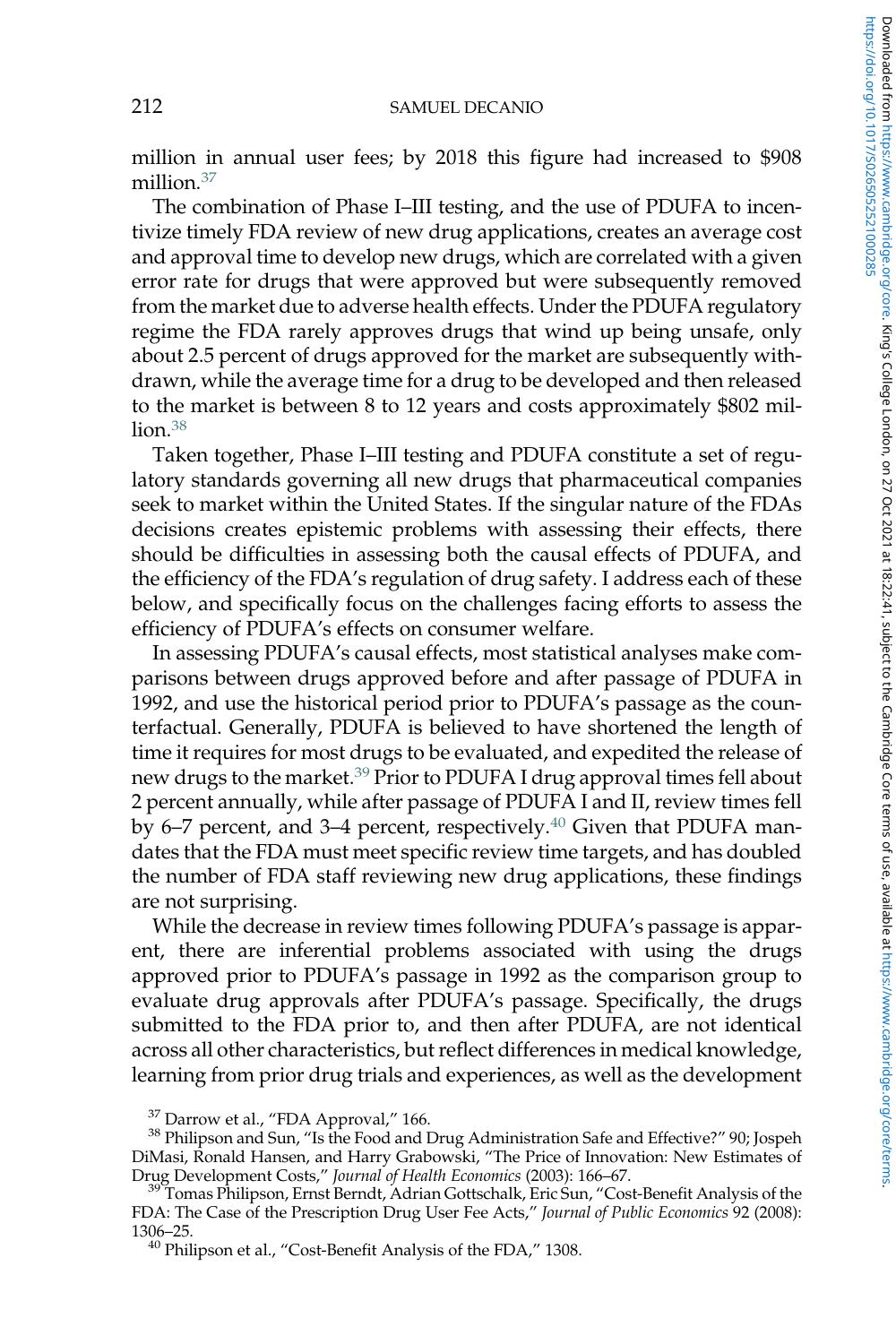of new ideas and technologies for treating diseases, the understanding of which is itself subject to change.

Such changes frustrate interpretation of how PDUFA has influenced the quality of the FDA's regulatory decisions. For example, some argue that the number of drug recalls has increased after PDUFA's passage, while others argue that the overall number of drug recalls is not statistically different between the two regulatory periods. $41$  However, the drugs submitted for FDA review during the two periods differ from each other in ways that make it difficult to interpret quantitative differences in the number of drug recalls before and after PDUFA's passage.

Specifically, the different drugs submitted during these two periods embody different kinds of scientific knowledge and understanding of the appropriate methods for the treatment of disease. Given the resulting differences in risk profiles for the drugs submitted for FDA approval prior to and after PDUFA, it is difficult to interpret quantitative differences in the number of drug recalls in the two periods. Indeed, if the riskiness of the drugs submitted to the FDA decreased after PDUFA's passage, and yet the number of drug recalls is equal to the number issued prior to PDUFA's passage, the simple number of recalls does not reveal the FDA's effectiveness.

It is possible that changes in the forms of scientific understanding that existed prior to PDUFA passage may have caused the drugs submitted to the FDA for review to have been fundamentally more- or less risky than those submitted after PDUFA's passage, due to changes in the medical understanding of disease or the development of novel medicines. Changes in the frequency of drug recalls that followed PDUFA may be a result of the forms of scientific understanding embodied in the drugs submitted to the FDA for review, and not to factors associated with the changes PDUFA introduced, such as the increased number of personnel the FDA hired to evaluate new drug applications.

A lack of understanding of the changes in the risk levels of the drugs submitted for FDA approval makes it difficult to interpret any quantitative differences in drug recalls between the two periods. Indeed, even if the number of recalls fell after PDUFA, without an understanding of the underlying risk profiles of the drugs submitted for review during the two periods, the decline in drug recalls would be difficult to interpret. Changes in the state of medical knowledge, the invention of drugs as the result of new scientific discoveries, the development of new technologies, improvements in computing speed, changes in the types of firms submitting drug approval applications, changes in the profitability of the pharmaceutical industry

<sup>&</sup>lt;sup>41</sup> Compare Mary Olson, "The Risk We Bear: The Effects of Review Speed and User Fee Funding on New Drug Safety," *Journal of Health Economics* 27 (2008): 175–200 with Henry Grabowski and Y. Richard Wang, "Do Faster Food and Drug Administration Drug Reviews Adversely Affect Patient Safety? An Analysis of the 1992 Prescription Drug User Fee Act," *Journal of Law and Economics* 51(2008): 377–406.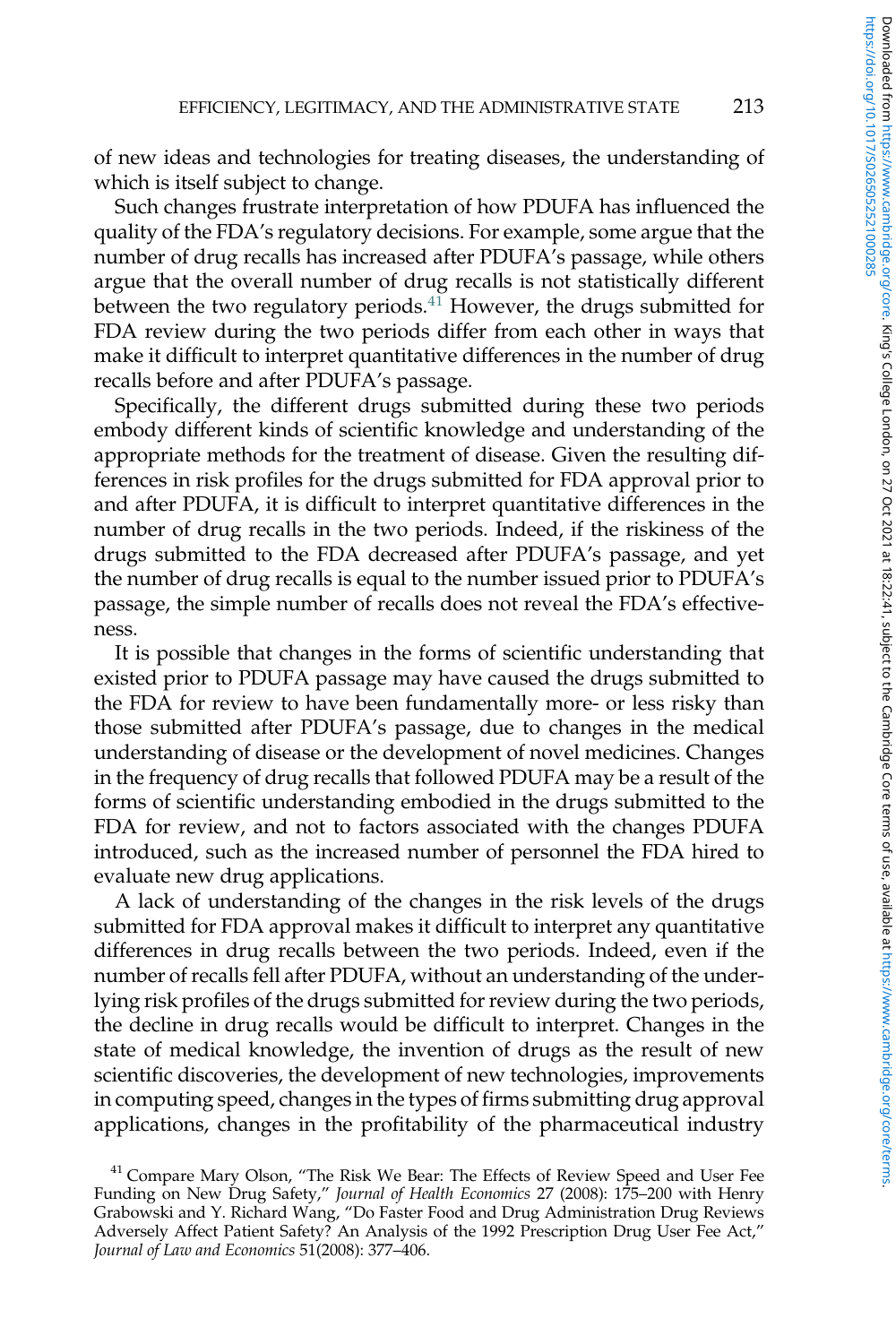#### 214 SAMUEL DECANIO

relative to other sectors of the economy, and drug companies' focus on the United States as the market for new drug releases, make it difficult to isolate PDUFA's effects from other changes following PDUFA's passage.<sup>42</sup>

Hence, the basic inferential problem with efforts to compare the review times and safety records of drugs approved before and after PDUFA is that "for a national policy change such as PDUFA, there is unfortunately no U.S. based control group of drugs to which to compare the experience of the Act." <sup>43</sup> The problems created by the absence of a control group are not an inevitable characteristic of the good the FDA produces, but stem from the way the FDA's decision authority prevents the generation of counterfactual knowledge.

While the FDA can be compared to other countries' regulatory agencies, such as the EU's European Medicines Agency (EMEA) or Health Canada, the complexity of such organizations, and the number of ways they are both similar to and different from each other, makes it difficult to isolate the specific features of agencies' organizational structure and regulatory processes that are responsible for causing given outcomes. This problem is exacerbated when regulatory agencies rely on similar funding structures, as is the case with the EMEA's collection of user fees in a manner similar to the FDA's use of PDUFA.<sup>44</sup>

One method for mitigating these inferential problems is to use different regulatory agencies' experience with reviewing the same drugs to create near-identical counterfactual comparisons.<sup>45</sup> However, comparisons of countries' regulatory outcomes are complicated by differences in the societies that rival agencies regulate. In the context of drug safety regulation, certain societies may exhibit different public health problems in ways that have implications for how we evaluate the trade-off between the accuracy of drug safety evaluation and drug review times. For example, Americans' high obesity rates may make quicker review times for new anti-obesity drugs more efficient, even if doing so increases the risk of approving drugs that subsequently prove to be unsafe.

Thus, if we compare rival countries' error rate in drug approvals, and find that a higher level of regulatory errors exists under PDUFA relative to, for example, the UK's Medicines and Healthcare Products Regulatory Agency (MHRA), the different public health problems facing the United States and the UK may complicate interpretation of whether this difference is efficient

<sup>&</sup>lt;sup>42</sup> Henry Grabowski and Richard Wang, "The Quantity and Quality of Worldwide New Drug Introductions, 1982–2003," *Health Affairs* 25 (2006): 457.

<sup>&</sup>lt;sup>43</sup> Philipson et al., "Cost-benefit Analysis," 1313.

<sup>44</sup> Silvio Garattini and Vittorio Bertele, "The Role of the EMEA In Regulating Pharmaceutical Products," in *Regulating Pharmaceuticals in Europe: Striving for Efficiency, Equity, and Quality*, ed. Elias Mossialos, Monique Mrazek, and Tom Walley (Maidenhead, UK: Open University Press, 2004), 87.

<sup>&</sup>lt;sup>45</sup> See, for example, Nicholas Downing, Jenerius Aminawung, Nilay Shah, Joel Braunstein, Harlan Krumholz, and Joseph Ross, "Regulatory Review of Novel Therapeutics—Comparison of Three Regulatory Agencies," *New England Journal of Medicine* 366 (2012): 2289–90.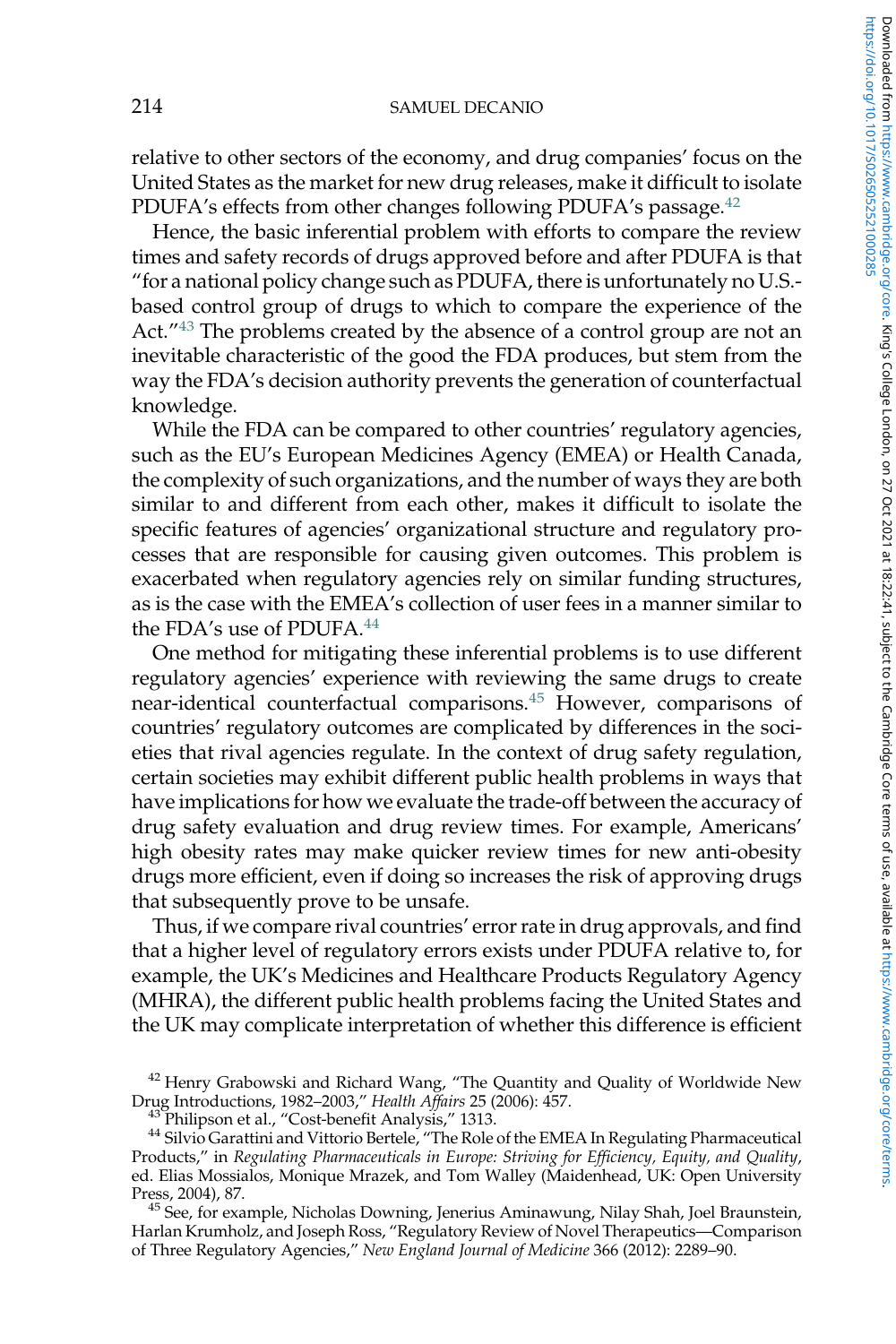given the different needs and characteristics of each country's populations. These difficulties are exacerbated if agencies do not operate on stable biological processes that are relatively similar across societies, as is the case in drug regulation, but instead deal with fundamentally dissimilar social conditions, as is often the case with the varied characteristics of the economies different states regulate, the divergent interests they advance in international trade policy, or the interest rate decisions made by central banks.<sup>46</sup>

While using compliance rates, or black market sales, as a proxy for regulatory quality may generate information about regulations, drawing correct inferences from these comparisons may be frustrated by the absence of experimental control. Indeed, societies have different historical experiences with law enforcement or state capacity, and these differences may frustrate efforts to determine whether compliance rates are caused by a specific regulation's characteristics or characteristics of the societies regulations are imposed upon. For example, black markets in Italy differ from those in other European countries due to the presence of organized crime networks, and the nature of different crime networks within different regions of Italy may make it difficult to understand what a black market may mean for a policy's efficiency even in the Italian context.

However, while our inability to compare drugs submitted under PDUFA to a group of identical drugs that were not subject to PDUFA frustrates identification of PDUFA's causal effects, the absence of experimental control also makes it difficult to assess whether the FDA's decisions are *efficient.* Evaluating PDUFA's efficiency requires assessing whether PDUFA's benefits are greater than those produced by alternative regulatory policies, and whether PDUFA's costs are lower than other methods the FDA could have implemented for testing drug safety.

While PDUFA's shortened review times helps pharmaceutical companies earn higher profits and aids consumers by expediting access to drugs that are quickly released to the market, these benefits come at a cost in terms of the deaths, and years of life lost, as a result of unsafe drugs that were approved under PDUFA that had to be withdrawn from the market. As the FDA loses the fees it charges pharmaceutical companies if it fails to review drugs by stipulated deadlines, there are concerns that PDUFA creates perverse incentives that negatively impact the quality of the reviews the FDA performs.<sup>47</sup>

For example, statistical analyses of drugs approved in the two months immediately prior to the expiration of PDUFA deadlines are nearly seven times more likely to subsequently be withdrawn from the market due to safety issues relative to drugs approved in the earlier months leading up to

<sup>46</sup> Peter Hall and David Soskice, "An Introduction to Varieties of Capitalism," in *Varieties of Capitalism: The Institutional Foundations of Comparative Advantage*, ed. Peter Hall and David Soskice (New York: Oxford University Press, 2001), 1–68.

<sup>&</sup>lt;sup>47</sup> Darrow et al., "Speed, Safety, and Industry Funding," 2282-83.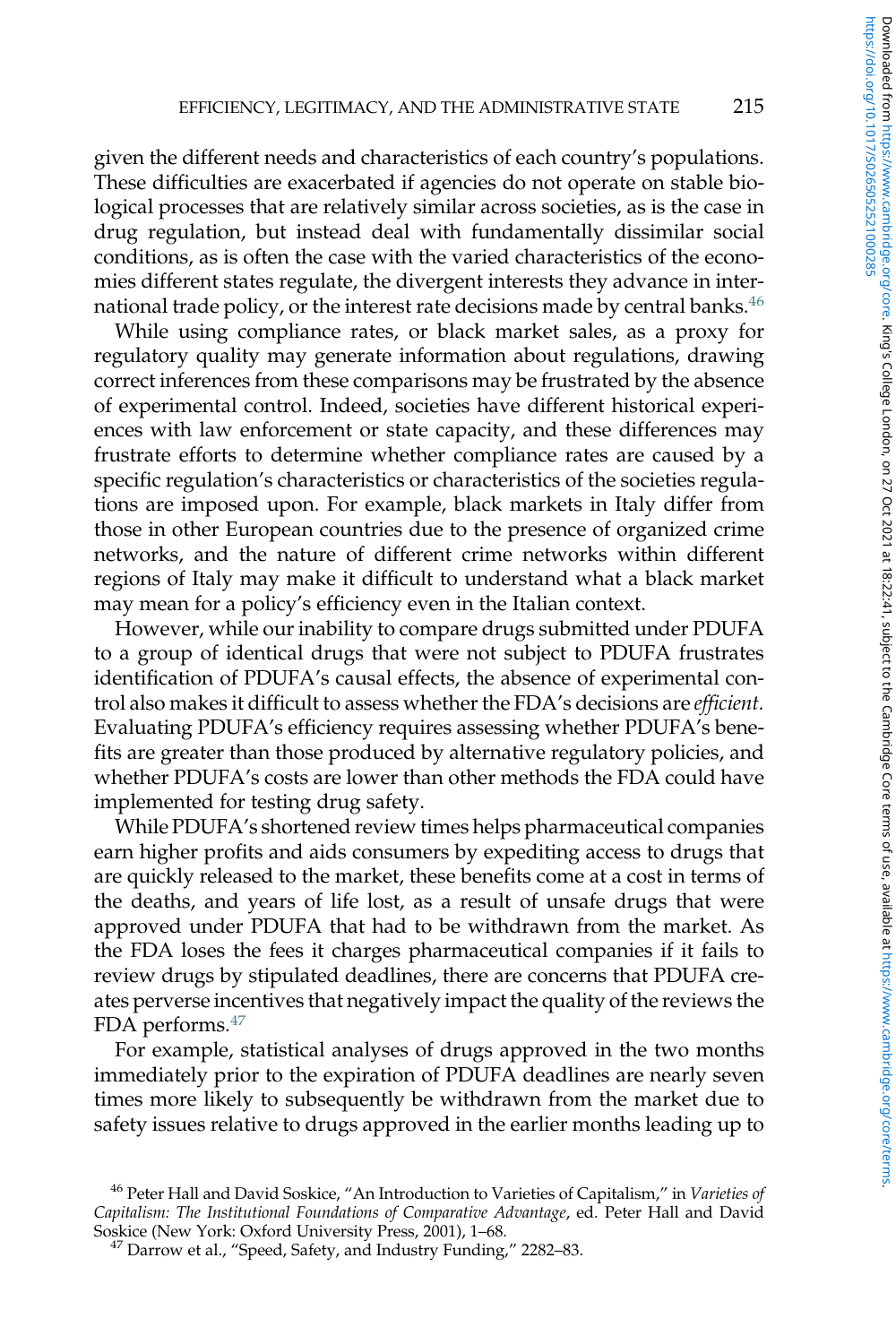the deadline.<sup>48</sup> While such safety problems may be due to a number of factors, it is possible that the threat of losing PDUFA funding alters the review process in ways that harm drug consumers.

However, it is worth noting that the overall number of drugs that are recalled under PDUFA is very small. For example, during PDUFA I–II (1992–2002) only nine of the drugs the FDA approved had to subsequently be withdrawn from the market.<sup>49</sup> Although this may indicate that the FDA is effective in preventing unsafe drugs from reaching consumers, the infrequency, and statistically indistinguishable number of drug recalls before and after PDUFA's passage, does not demonstrate that PDUFA is as safe as the regulatory regime it replaced. $50$  Although the FDA rarely withdraws drugs from the market, one of the largest public health disasters in U.S. history, the Vioxx scandal, occurred under PDUFA.

Vioxx was a COX-2 inhibitor intended to ease arthritis pain that the FDA approved in 1999 but was subsequently withdrawn from the market in 2004 due to evidence that it significantly increased the odds of having a stroke or a heart attack.<sup>51</sup> While Vioxx was one of only nine drugs withdrawn during PDUFA I–II (1992–2002), Vioxx is estimated to have caused between 88,000 to 140,000 heart attacks in the United States alone, of which 44 percent were probably fatal. $52$  This indicates that under PDUFA II a single statistically unlikely regulatory error caused between 38,720 and 61,600 deaths, nearly the number of U.S. troops killed during the entire Vietnam War.

While the number of lives lost due to Vioxx is disturbing, it is difficult to assess whether PDUFA was *causally responsible* for this error. Although Vioxx was approved under PDUFA, it is simply unclear whether the FDA would have approved Vioxx had it been submitted for FDA review prior to PDUFA's implementation, or whether the pressure to respond to PDUFA funding deadlines caused Vioxx to be approved when it otherwise would not have been. Any assessment of whether PDUFA was responsible for the deaths Vioxx caused hinges upon an unobservable counterfactual scenario regarding whether Vioxx would have been approved had it been submitted to the FDA prior to PDUFA's implementation, yet this counterfactual simply cannot be empirically assessed.

<sup>48</sup> Carpenter et al., "Agency Time Discretion and FDA Deadlines," 108.

<sup>51</sup> For evidence that Vioxx's producer, Merck, was aware of the adverse side effects and coached its marketing representatives to literally "dodge" safety questions, see W. John Thomas, "The Vioxx Story: Would It Have Ended Differently in the European Union?" *American Journal of Law and Medicine* 32 (2006): 368–71.

 $^{52}$  David Graham, David Campen, Rita Hui, Michele Spence, Craig Cheetham, Gerald Levy, Stanford Shoor, Wayne Ray, "Risk of Acute Myocardial Infarction and Sudden Cardiac Death in Patients Treated With Cyclo-Oxygenase 2 Selective and Non-Selective Non-Steroidal Anti-Inflammatory Drugs: Nested Case-Control Study," *The Lancet* 365 (2005): 480.

<sup>49</sup> Philipson et al., "Cost-Benefit Analysis," 1321.

<sup>50</sup> See, for example, Ernst Berndt, Adrian Gottschalk, Thomas Philipson, and Matthew Strobeck, "Industry Funding of the FDA: Effects of PDUFA on Approval Times and Withdrawal Rates," *Nature Reviews: Drug Discovery* 4 (2005): 552–53.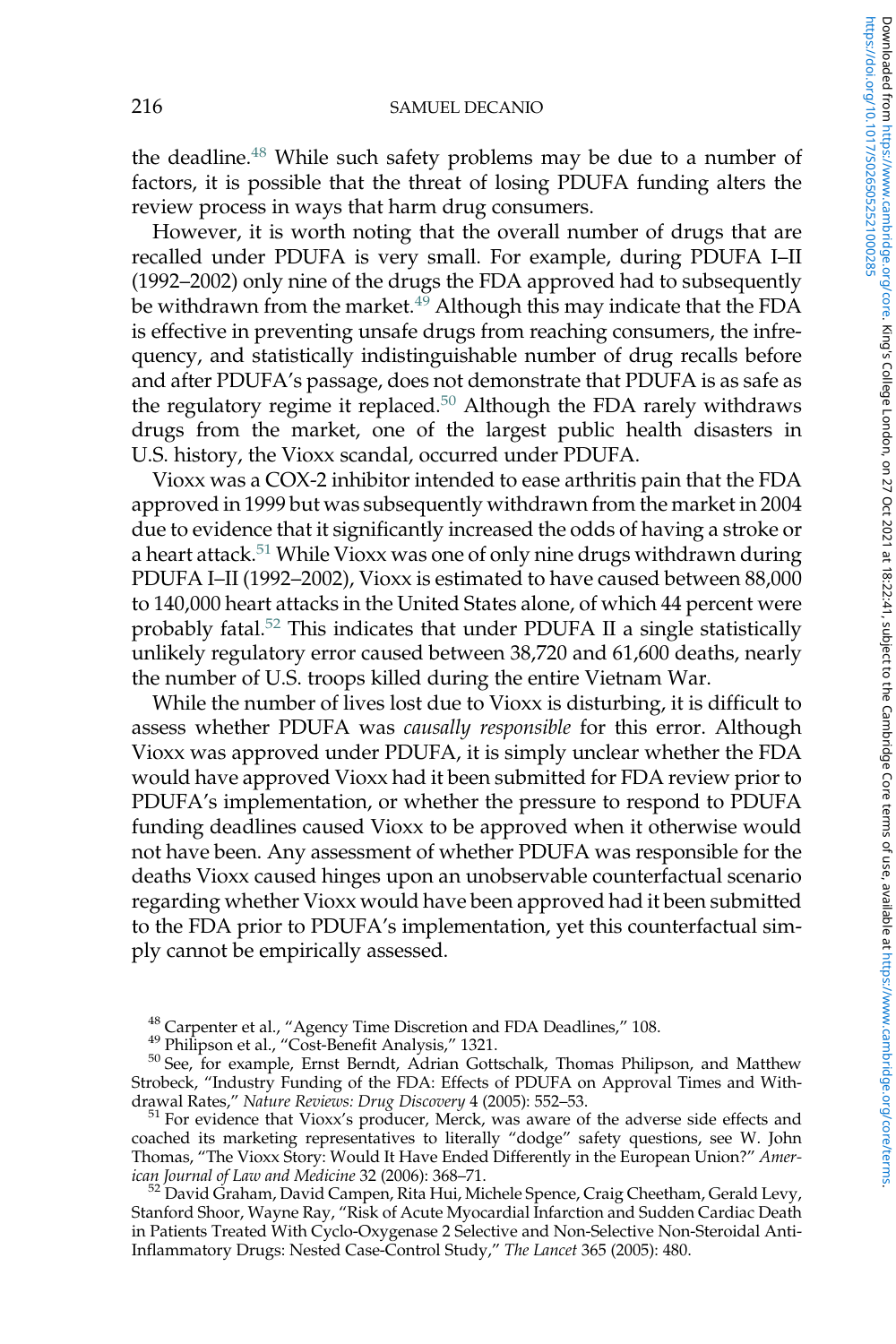This is not to suggest that it is impossible to try to estimate PDUFA's costeffectiveness. The most sophisticated cost-benefit analysis of the PDUFA has concluded PDUFA is net-positive in its dollar value and life-years saved, generating between \$14 billion and \$31 billion in total social surplus. While there are serious problems with the data these estimates are based upon, the critical question *from an efficiency standpoint* is not whether the net benefits exceed the policy's costs, but whether an alternative policy would have generated greater benefits and lower costs.<sup>53</sup>

In the context of the Vioxx episode, it is possible that a different funding mechanism would have prevented Vioxx from being approved and released to the market, and hence would have prevented tens of thousands of unnecessary deaths from occurring. However, it is also possible that Vioxx would have been approved regardless of the regulatory rules in place simply because the science behind the drug was poorly understood. Yet the singularity of the FDA decisions causes such questions to remain hypothetical, as it is impossible to observe the costs and benefits of regulatory decisions other than those the FDA implemented.

This feature of the FDA's decisions makes it difficult to interpret the costbenefit calculations that can be constructed regarding PDUFA, as any evaluation of PDUFA's efficiency must try to assess whether a different regulatory policy would have generated greater benefits, in terms of faster drug evaluation, and fewer costs, such as the unsafe drugs the FDA mistakenly approved. As the consequences of policies that were not implemented cannot be observed, it is difficult to evaluate PDUFA's costs and benefits. Since the inferential problems caused by this feature of the FDA's regulatory decisions are derived from a fundamental feature of state authority, namely the singularity of the state's decisions, epistemic problems confront efforts to assess the FDA's efficiency that exist independently of the interests the FDA serves or the characteristics of its personnel.

## V. CONCLUSION

While the study of administrative states often focuses on the interests they pursue, the motives of their personnel, or the concentrated benefits and dispersed costs of their decisions, this essay has examined the epistemic problems caused by the singularity of administrative states' regulatory decisions, and considered how this feature of politics limits the generation

<sup>&</sup>lt;sup>53</sup> Philipson et al. use cost estimates derived from the FDA's FAERS database, which collects information from doctors, patients, and drug manufactures that believe drugs caused health problems. However, the FDA explicitly warns that FAERS data cannot be used to measure health incidents in the U.S. population as they dramatically underestimate the number of health problems drugs cause. Hence, while Philipson et al. use FAERS data to claim Vioxx caused 8,013 hospitalizations and 1,349 deaths, epidemiological data suggests Vioxx caused 88,000–139,000 heart attacks and 38,720–61,600 deaths. Compare Graham et al., "Risk of Acute Myocardial Infarction," 480 with Philipson et al., "Cost-Benefit Analysis," 1320.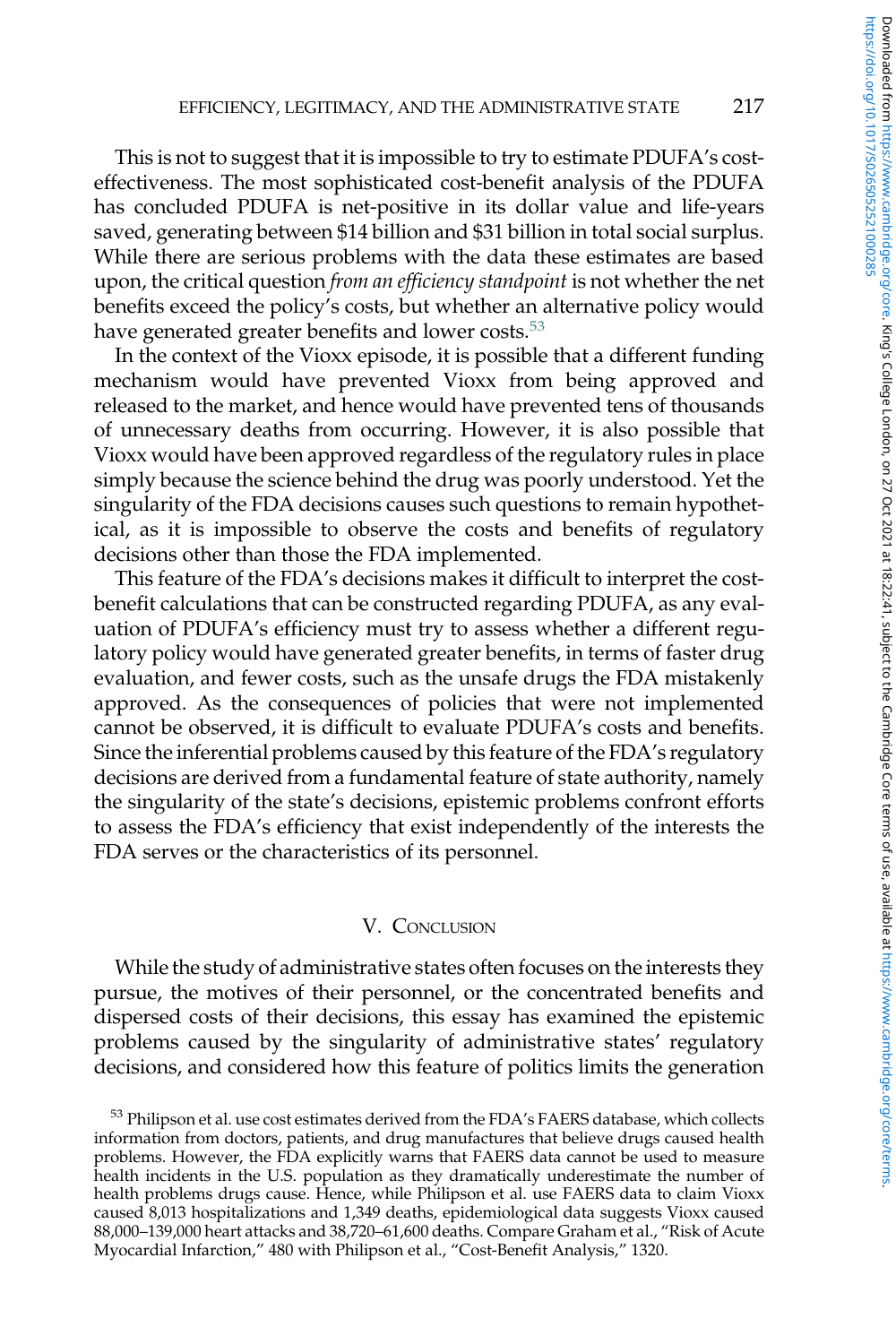of counterfactual knowledge necessary to assess the efficiency of their actions.

These problems are not derived from administrative actors' interests, whether they are self-interested, or subject to regulatory capture. Indeed, even if states are staffed by public-spirited experts and are immune to organized groups' influence, the singularity of their decisions frustrates efforts to assess their efficiency. Thus, while one can observe whether a given objective has been achieved, such as whether a rival army has been defeated or a certain inflation or unemployment rate has been maintained, it is difficult to know whether these outcomes were generated at minimum cost, or whether different policies would have generated greater benefits than those that were produced.

While such uncertainty frustrates administrative actors' efforts to approach the ideal of scientific expertise that legitimates their authority in the minds of the public, these limits generate endless speculation regarding the efficiency of administrative states' actions, whether, for example, certain policies prevented a recession from becoming worse than it would have become, or whether such policies were unnecessarily costly and actually prolonged economic hardship. If experiments are a critical component necessary for generating scientific understanding of the world, the singularity of the state's decisions frustrates efforts to apply the experimental method to political questions.<sup>54</sup>

The difficulty in conducting experimental tests of policies' consequences makes it difficult to falsify contending claims regarding their effectiveness, or to decisively refute contending explanations regarding the causes of the social conditions states seek to influence. Thus, instead of exhibiting the progressive forms of understanding and control that scientific understanding has generated over certain realms of the natural environment, modern states limit the generation of counterfactual knowledge in ways that cause politics to exhibit the forms of irrationality and myth that persisted in scientific disciplines prior to the invention of the experimental method.<sup>55</sup>

While these problems are exacerbated by suboptimal incentives, partisan bias, and bureaucratic intransigence, even if these features of modern politics were somehow eliminated, the singularity of modern states' decisions would still frustrate application of the experimental method to political questions. Unfortunately, the methodological techniques social scientists use to mitigate the inferential problems created by the absence of observable counterfactual data exhibit their own problems and shortcomings. For example, the differences between historical periods may frustrate efforts to draw correct inferences from prior regulatory experience, and differences

 $54$  This is not to suggest that experiments automatically generate consensus, as there are countless examples where scientific communities resisted novel, and experimentally valid, findings. See Moti Nissani, "The Plight of the Obscure Innovator in Science: A Few Reflections on Campanario's Note," *Social Studies of Science* 25 (1995): 165–83.

<sup>55</sup> DeCanio, "Democracy," 647–48.